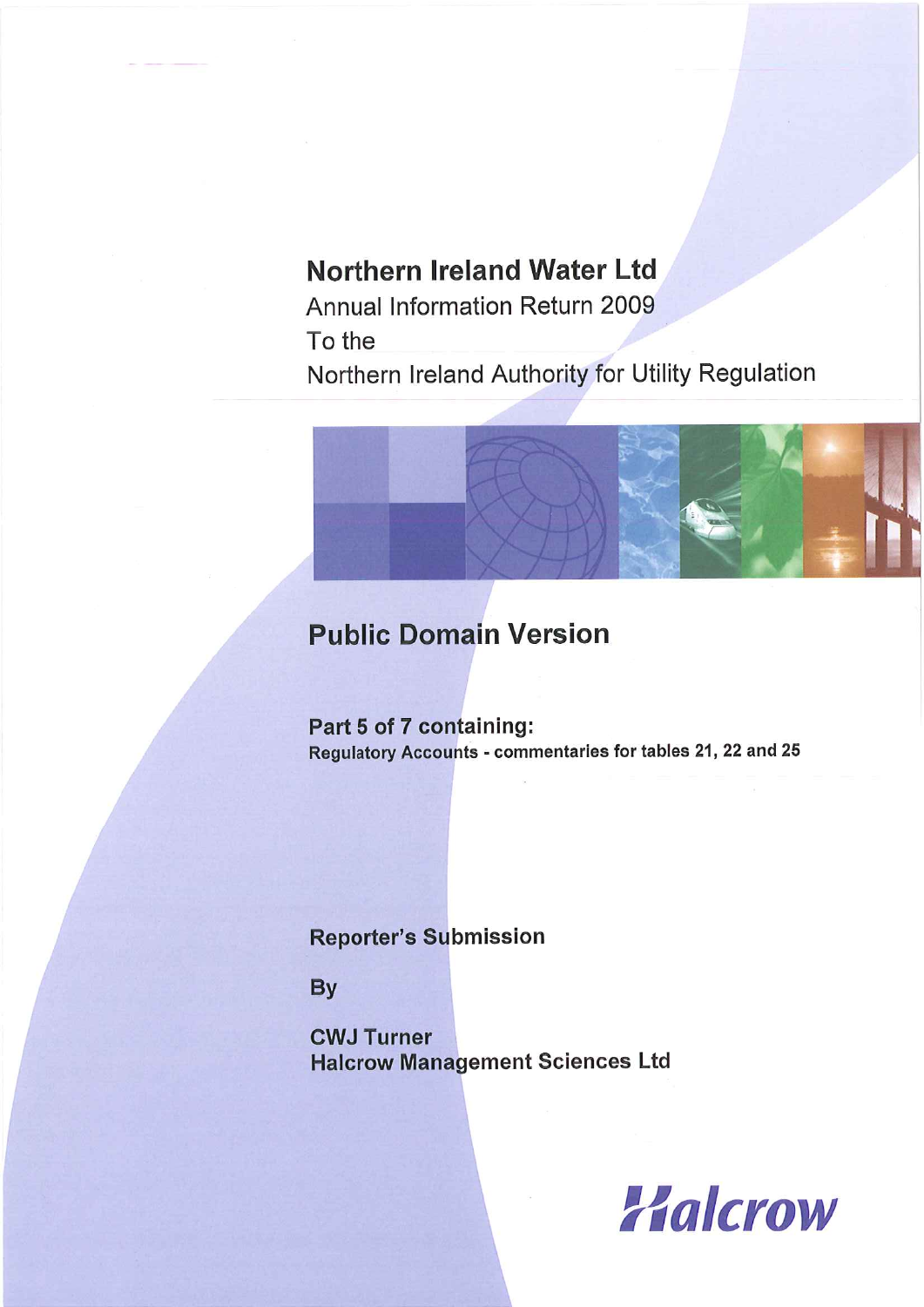# Northern Ireland Water Ltd

Annual Information Return 2009 To the Northern Ireland Authority for Utility Regulation

**Public Domain Version** 

# **Halcrow Management Sciences Limited**

**Halcrow Management Sciences Limited** Deanway Technology Centre Wilmslow Road Handforth Cheshire SK9 3FB Tel +44 (0)1625 540456 Fax +44 (0)1625 549325 www.halcrow.com

Halcrow Management Sciences Limited has prepared this report in accordance with the instructions of their client, NI Water Ltd and NIAUR, for their sole and specific use. Any other persons who use any information contained herein do so at their own risk.

© Halcrow Group Limited 2009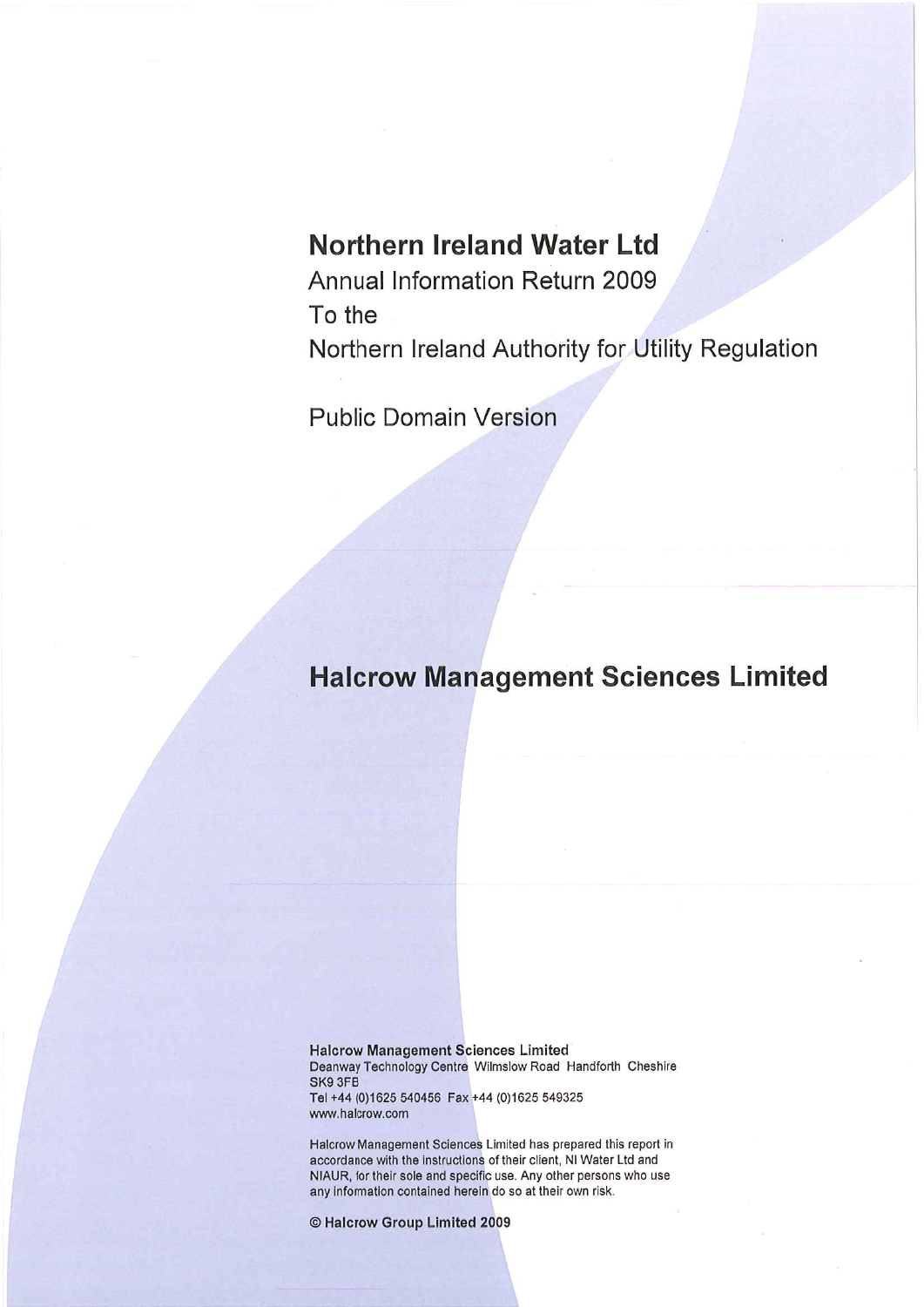# Northern Ireland Water Ltd – AIR2009 Submission

This is the public domain version of the Reporter's submission for AIR2009.

Items mark (x) have been excised as they are considered commercially confidential or of sensitive nature.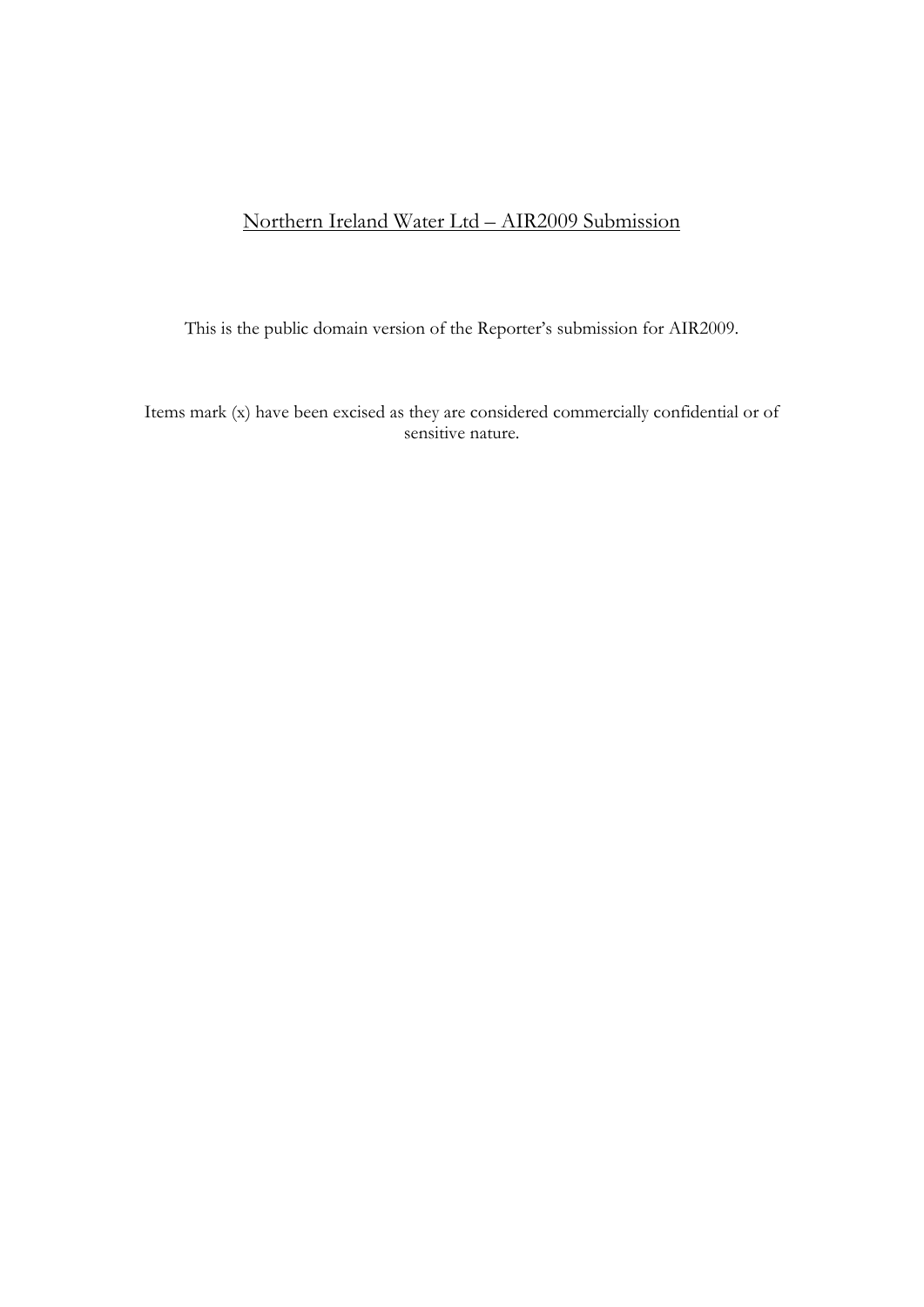# Table 21 and 22 – Activity Costing Analysis

# Commentary by REPORTER

#### 1. Background

These tables collect information on operating costs and maintenance costs. The information from this table is used to identify trends in operating costs and also to derive annual unit cost comparisons

\_\_\_\_\_\_\_\_\_\_\_\_\_\_\_\_\_\_\_\_\_\_\_\_\_\_\_\_\_\_\_\_\_\_\_\_\_\_\_\_\_\_\_\_\_\_\_\_\_\_\_\_\_\_\_\_\_\_\_\_\_\_\_\_

### 2. Key Findings

- The Company has applied a revised method to the completion of these tables for AIR09 compared to AIR08 in a number of cases. A major difference is the treatment of General and Support expenditure. In AIR08 it reported General and Support expenditure of  $\sqrt{250}$  million, whilst for AIR09, this has reduced to less than  $\sqrt{14}$  million.
- The revised method makes it particularly difficult to compare trends between two periods related to direct costs. This is because expenditure was coded differently for General and Support in AIR08. This means that General and Support expenditure between AIR08 and AIR09 totalling in the region of  $\ddot{\text{f}}$  36 million has been reallocated across the direct costs portion of tables 21 and 22. In order to undertake the comparison correctly it would be necessary to repopulate tables 21 and 22 for AIR08, with the method used for AIR09.
- The revised method involved a review of General and Support costs in February 2009 and subsequent reallocation of costs across different direct cost categories. The reallocation was a manual approach which relied on responsibility codes and discussions with appropriate managers. Because the reallocation process was largely manual we believe that this could impact on the robustness of the data reported.
- For the current year the proportion of General and Support costs make up 9% of functional expenditure whilst direct costs make up 91% of functional expenditure. This is substantial greater than the total England and Wales value where General and Support costs accounted for 31% of functional expenditure in 2003/04 and 29% of functional expenditure in 2007/08. This suggests that too much cost have been transferred from General and Support costs to direct costs for Northern Ireland Water. The Company advised that the allocation of the General & Support costs was a result of recommendations from the reporter in AIR08. The Company advised that it is keen to clarify exact requirements with the current reporter. We believe that comment related to the actual coding of transactions falls within the domain of the financial auditors as tables 21 and 22 form part of the regulatory accounts submission.
- The Company has reported a number of atypical costs. These are discussed in more detail below.
- The Company has not disclosed in its commentary details of donations to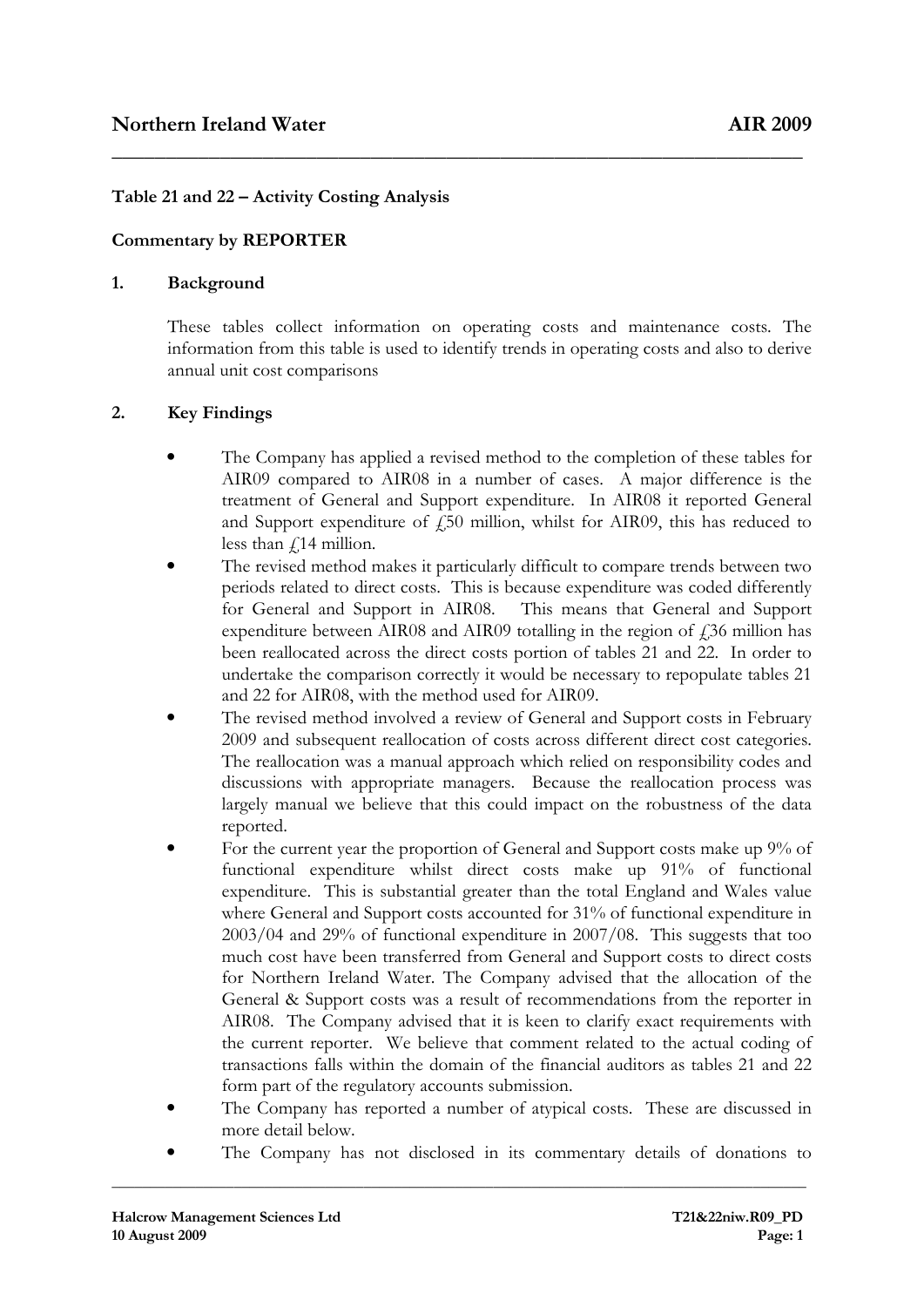charitable trusts or fines and provisions made against Section 74 of the Roads and Street Works Act. The Company advised that it has agreed to include this in AIR10.

The data relies on a combination of service activity code, expense code and responsibility code. In the majority of cases this should be sufficient to report data for the purposes of tables 21 and 22. However, it is possible that some costs will not neatly fit into the coding structure. We have not reviewed the materiality of this in the current year. We will review this in more detail or AIR10.

\_\_\_\_\_\_\_\_\_\_\_\_\_\_\_\_\_\_\_\_\_\_\_\_\_\_\_\_\_\_\_\_\_\_\_\_\_\_\_\_\_\_\_\_\_\_\_\_\_\_\_\_\_\_\_\_\_\_\_\_\_\_\_\_

- The system relies on the correct coding of invoice and time costs.
- The process for completion of this table is documented at a high level. We received this document at the time of our audit.

# 3. Audit Approach

During our audit we reviewed the Company explanations for variations in costings. The Company has not limited its comment to the thresholds of 2% total opex and 30% subline opex being exceeded compared to the previous year as requested by the reporting requirements. In addition we have commented on the procedures used for cost allocation. We have not audited the application of the procedures described to us. The overall comment on the correctness of table 21 and 22 falls within the domain of the financial auditors.

### 4. Audit Findings

### 4.1 NI Water Data

# Method Non-PPP

As advised in the Company commentary a  $\dot{\rm E}$ , 3,000 deminimus figure is used for capitalisation.

Data in tables 21 and 22 is based on information extracted from the General Ledger System. All transactions within the General Ledger are coded to a cost centre with an associated Service Activity Code, Expense Type Code and Responsibility Code. Together these allow for the reporting of information contained in table 21 and 22. The Company advised that the activity code and expense type code together allow for the identification of the majority of expenditure to lines in either tables 21 and 22. The responsibility code is used to split expenditure in cases where costs are general costs such as customer services or scientific services.

The approach relies on the correct coding of expenditure to expense, activity and responsibility codes.

Direct Operations staff are required to complete a weekly timesheet. The Company advised that these types of staff form approximately 40% of the workforce. Non direct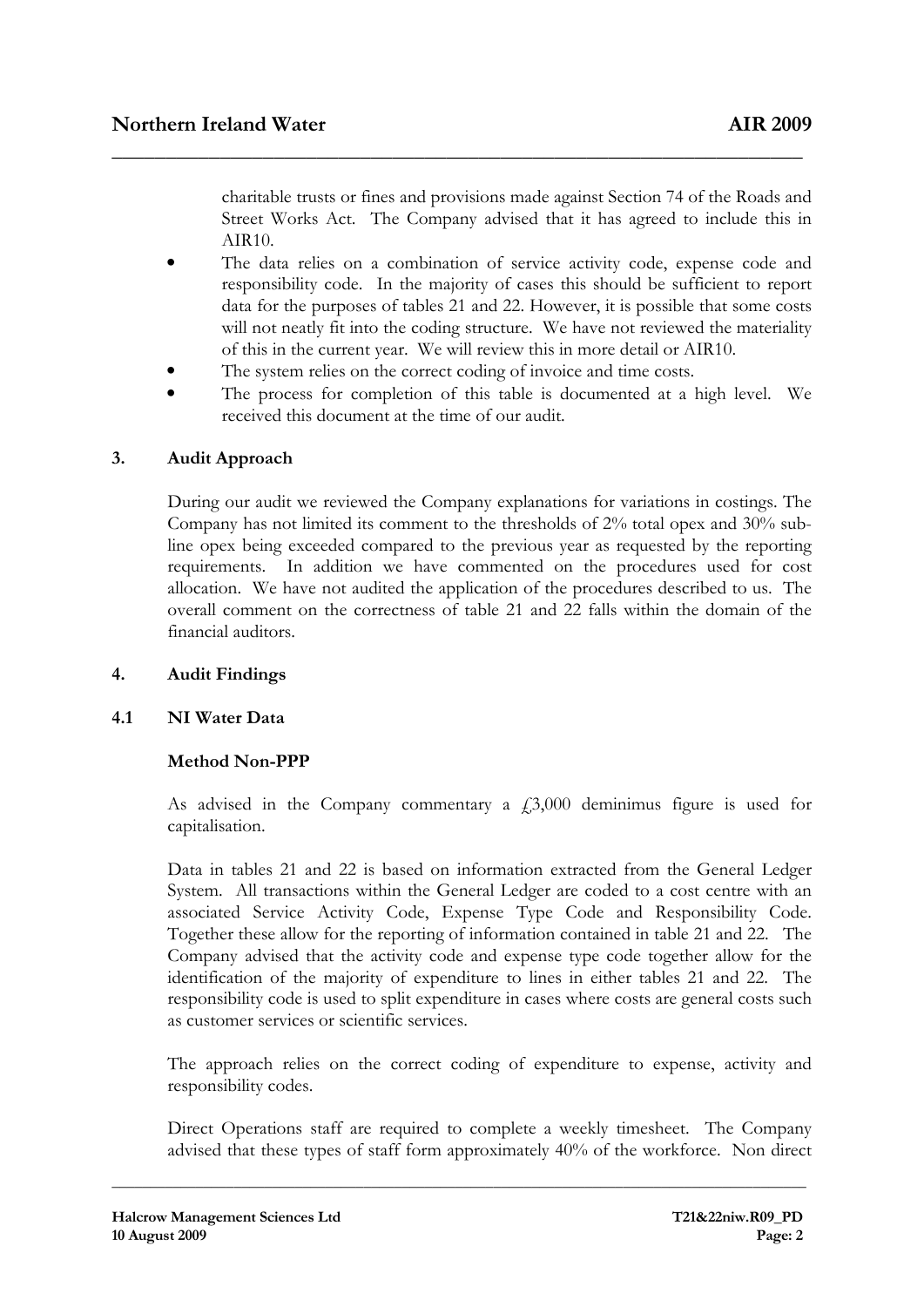operations industrial staff do not complete a timesheet. Their time is allocated on the basis of responsibility codes. The responsibility codes are described below.

For common costs the Company uses a method to apportion these based on direct costs.

The function of each of the codes, as well as the codes available is described below:

\_\_\_\_\_\_\_\_\_\_\_\_\_\_\_\_\_\_\_\_\_\_\_\_\_\_\_\_\_\_\_\_\_\_\_\_\_\_\_\_\_\_\_\_\_\_\_\_\_\_\_\_\_\_\_\_\_\_\_\_\_\_\_\_

Service Activity Code. The service activity code determines the type of work being carried out. It distinguishes between the water and sewerage service activities. Within the water service it distinguishes between distribution and water treatment and resources. Within the wastewater service it distinguishes between sewerage, sewage treatment and sludge treatment. Further division of the service activity code within these subservice areas allows the Company to identify costs of particular activities. Particular Service Activity codes are used to capture costs of management, administration and support functions.

**\_\_\_\_\_\_\_\_\_\_\_\_\_\_\_\_\_\_\_\_\_\_\_\_\_\_\_\_\_\_\_\_\_\_\_\_\_\_\_\_\_\_\_\_\_\_\_\_\_\_\_\_\_\_\_\_\_\_\_\_\_\_\_\_\_\_\_\_\_\_\_\_\_\_\_\_\_\_\_\_\_\_\_\_\_\_\_\_\_\_\_** 

The service activity codes are shown below: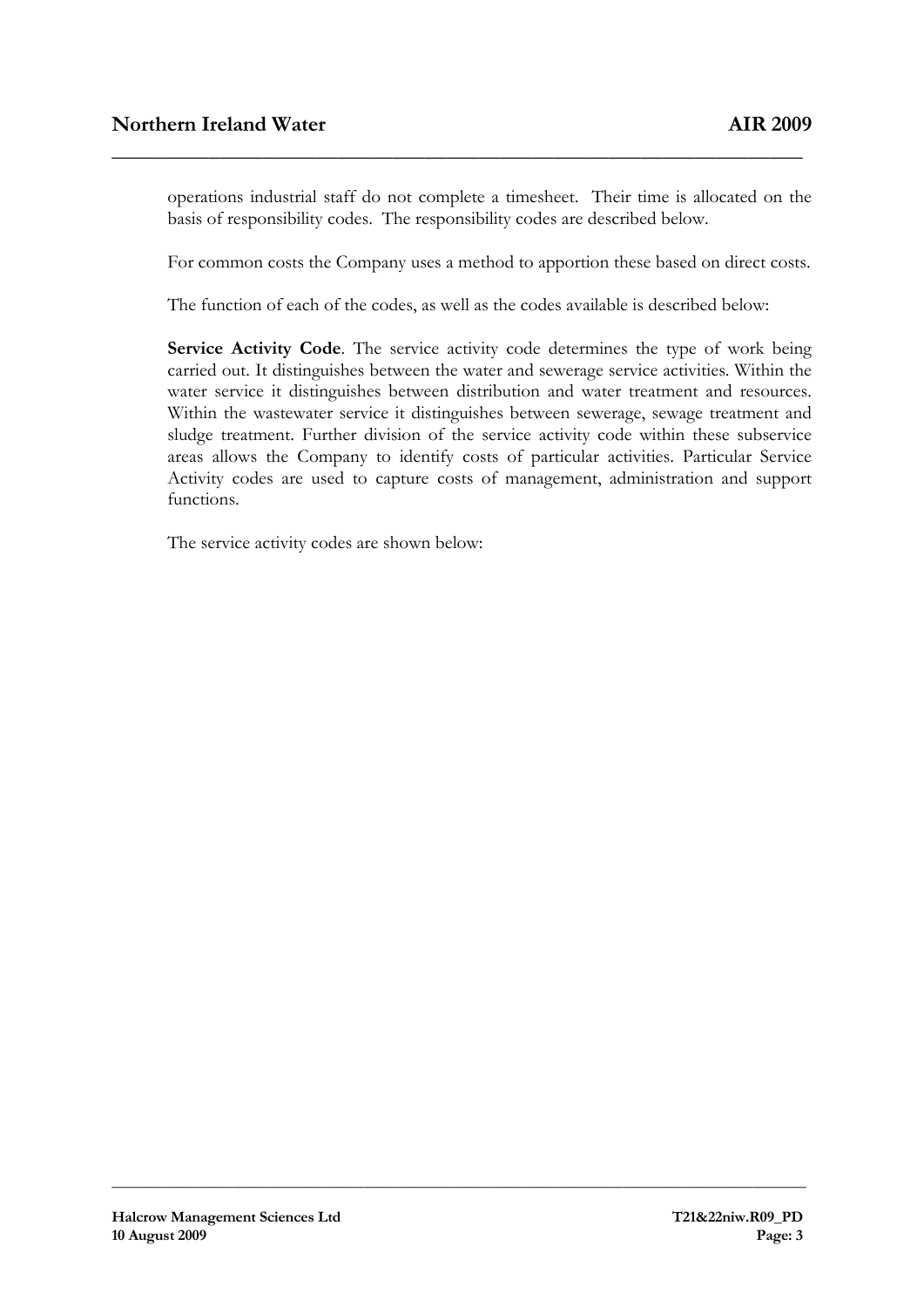| <b>NIW Service</b><br><b>Activity</b>  | <b>Service Activity description</b>                                               | Table 21/22 Mapping                        |
|----------------------------------------|-----------------------------------------------------------------------------------|--------------------------------------------|
| 310                                    | Pumping (Inc Highlift at WTW)                                                     |                                            |
| 311                                    | Service Resv Wat Tower Tanks                                                      |                                            |
| 312                                    | Service Resv cleaning                                                             |                                            |
|                                        |                                                                                   |                                            |
| 313                                    | Distribution and Water Operations                                                 |                                            |
| 320                                    | Repair and Maintenance (Mains Repair)                                             |                                            |
| 321                                    | Repair and Maintenance (Service Repair)                                           |                                            |
| 322                                    | Repair and Maintenance (Hydrant & Valve Repairs)                                  |                                            |
| 324                                    | Repair and Maintenance (Mains Cleansing)                                          |                                            |
| 326                                    | Repair and Maintenance (Lead Replacement)                                         |                                            |
| 331                                    | Repair and Maintenance of 'Street Furniture' (Water)                              |                                            |
| 340                                    | Leakage - Monitoring                                                              | Water - Distribution                       |
| 341                                    | Leakage - Detection                                                               |                                            |
| 351                                    | Consumer Meter Repair & Maintenance                                               |                                            |
| 360                                    | Investigations                                                                    |                                            |
| 362                                    | Customer Contacts excluding meter query                                           |                                            |
| 363                                    | Regulatory Plumbing Inspection                                                    |                                            |
| 380                                    | 'In House' Investigations and Attendance                                          |                                            |
| 385                                    | Health & Safety - Networks                                                        |                                            |
| 391                                    | Networks Function Activity -Query                                                 |                                            |
| 399                                    | Networks Stores                                                                   |                                            |
| 920                                    | Connection (Water)                                                                |                                            |
| 110                                    | Impounding Reservoir                                                              |                                            |
|                                        |                                                                                   |                                            |
| 111<br>112                             | Loughs                                                                            |                                            |
|                                        | River Intakes                                                                     |                                            |
| 113                                    | Boreholes, Springs & Wells                                                        |                                            |
| 120                                    | Repairs & Maint A/duct/Main                                                       |                                            |
| 140                                    | Recreation & Amenity                                                              |                                            |
| 150                                    | <b>Water Treatment</b>                                                            | Water - Resource & Treatment               |
| 151                                    | Water Sludge Treatment                                                            |                                            |
| 152                                    | Water Sludge Disposal                                                             |                                            |
| 185                                    | Health & Safety - Supply                                                          |                                            |
| 190                                    | <b>Supply Function Activity</b>                                                   |                                            |
| 191                                    | Supply Function Activity - Query                                                  |                                            |
| 822                                    | Instrumental Control Activity M & E Water Supply                                  |                                            |
| 410                                    | Repair & Maintenance of Sewers                                                    |                                            |
| 411                                    | Blockage                                                                          |                                            |
| 412                                    | Desilting                                                                         |                                            |
| 413                                    | Inspection of Sewers                                                              |                                            |
| 414                                    | Repair and Maintenance of 'Street Furniture' (Sewerage)                           |                                            |
| 415                                    | Sewerage Tankering                                                                |                                            |
| 430                                    | Pumping (Foul & Combined)                                                         | Sewerage - Sewerage                        |
| 431                                    | Pumping (Surface Water)                                                           |                                            |
| 460                                    | 'In House' Investigations and Attendance                                          |                                            |
| 462                                    | Rodent Control                                                                    |                                            |
| 940                                    |                                                                                   |                                            |
| 950                                    | Rechargeable (Sewerage)<br>Connection (Sewerage)                                  |                                            |
| 510                                    | Sewage Treatment                                                                  | Sewerage - Sewage Treatment                |
| 591                                    | Waste Water Function Activity - Query                                             |                                            |
| 620                                    | Sludge Treatment - Tankering Between Works                                        |                                            |
| 621                                    | Sludge Treatment                                                                  |                                            |
| 630                                    | Sludge Disposal to Agricultural Land Transportation                               |                                            |
| 631                                    |                                                                                   |                                            |
| 632                                    | Instrumental Control Activity M & E WasteWater                                    |                                            |
|                                        | Sludge Cake Transportation to Landfill                                            |                                            |
| 633                                    | Sludge Cake Disposal to Landfill                                                  | Sewerage - Sludge Treatment                |
| 635                                    | Sludge Logger Maintenance (Contract)                                              |                                            |
| 636                                    | Incinerator Sludge Treatment                                                      |                                            |
| 637                                    | Sludge Disposal Tankering from Strategic Collection Centres to Dewatering Centres |                                            |
| 638                                    | Sludge Cake Disposal to Incinerator                                               |                                            |
| 639                                    | Incinerator Ash Disposal to Landfill                                              |                                            |
| 640                                    | Private Septic Tank Desludging                                                    |                                            |
| 710                                    | General                                                                           |                                            |
| 711                                    | Customer Services (Meter Read & Customer Queries)                                 | <b>Customer Services</b>                   |
| 712                                    | Disconnection / Reconnection                                                      |                                            |
| 714                                    | Consumer Meters Repair And Maintenance                                            |                                            |
| 790                                    | 790                                                                               |                                            |
| 730                                    | <b>Water Analysis</b>                                                             |                                            |
| 731                                    | Sewerage General                                                                  |                                            |
| 732                                    | Labs Water & Sewerage General                                                     | <b>Scientific Services</b>                 |
| 733                                    | Sampling                                                                          |                                            |
| 734                                    | Labs Sewage Sampling                                                              |                                            |
| 003                                    | Rates DRC - Water                                                                 | Rates                                      |
| 013                                    | Rates DRC - Sewerage                                                              |                                            |
| 910                                    | Rechargeable Work                                                                 | Third Party Opex                           |
| 000                                    | Default                                                                           |                                            |
|                                        |                                                                                   |                                            |
| 021                                    | GAE                                                                               |                                            |
| 023                                    | Invest to Save Revenue                                                            |                                            |
|                                        | Vehicle & Plant Maintenance                                                       |                                            |
|                                        |                                                                                   | Overhead Pot 1 - General                   |
|                                        | Vehicle & Plant Accident Repair                                                   |                                            |
| 810<br>811<br>812                      | Garage Overheads                                                                  |                                            |
|                                        | Roads Service                                                                     |                                            |
|                                        | Telemetry                                                                         |                                            |
|                                        | <b>TMG Function Activity</b>                                                      |                                            |
|                                        | Ops & Maint General (Water)                                                       | Overhead Pot 2 - Water                     |
|                                        |                                                                                   |                                            |
| 813<br>820<br>890<br>050<br>055<br>585 | Ops & Maint General (Sewerage)                                                    |                                            |
|                                        | Health & Safety - WW                                                              |                                            |
| 590                                    | Waste Water Function Activity                                                     | Overhead Pot 2 - Sewerage                  |
| 735                                    | <b>Trade Effluent</b>                                                             |                                            |
| 821<br>390                             | Radio & Monitoring Wastewater<br>Networks Function Activity                       | Overhead Pot 3 - Networks Water & Sewerage |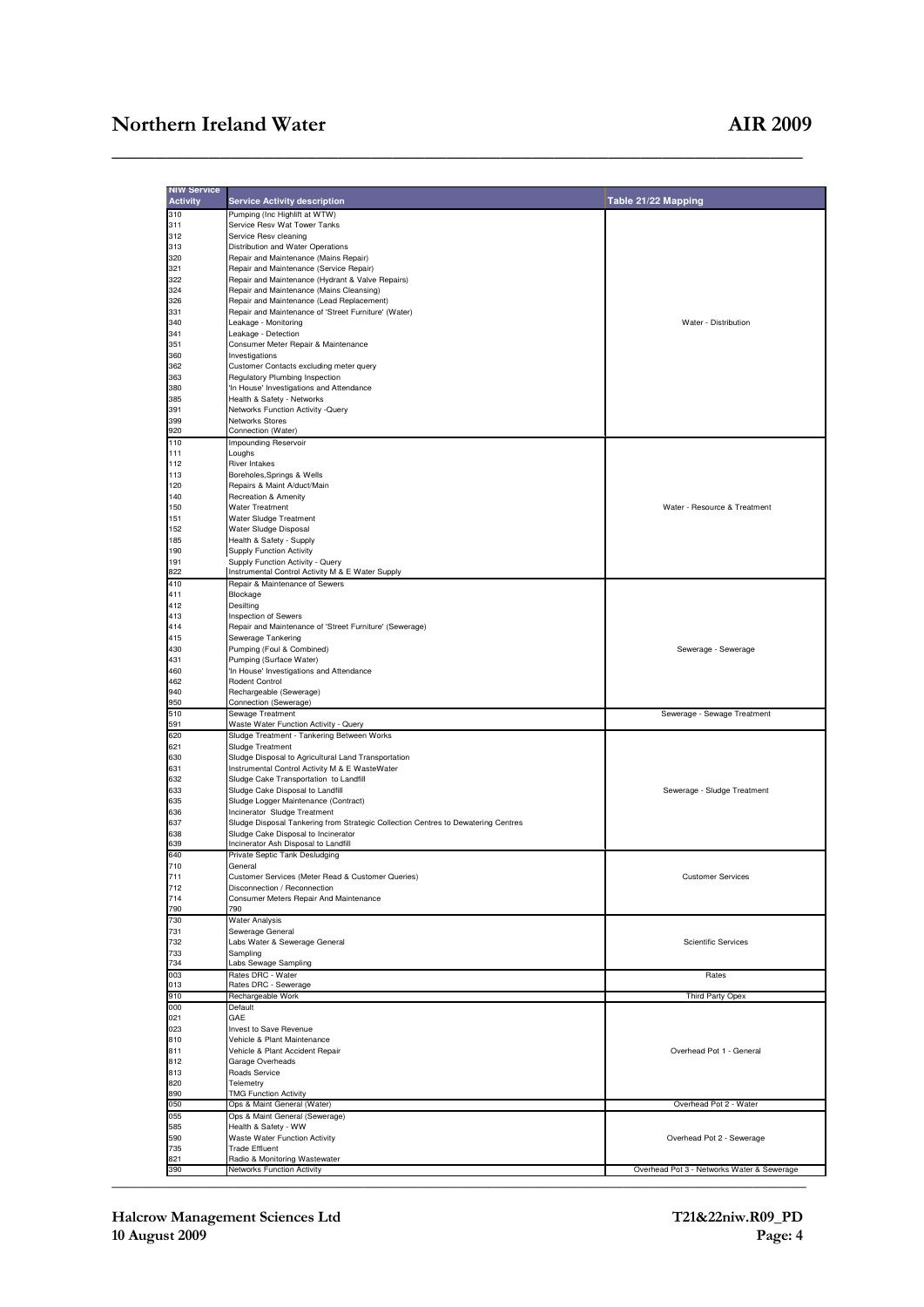Expense Code: These identify the type of expenditure such as wages, power, hired and contracted services, etc. The expense groups underlie the mapping of costs to the various lines in Tables 21 and 22, particularly the direct cost lines.

\_\_\_\_\_\_\_\_\_\_\_\_\_\_\_\_\_\_\_\_\_\_\_\_\_\_\_\_\_\_\_\_\_\_\_\_\_\_\_\_\_\_\_\_\_\_\_\_\_\_\_\_\_\_\_\_\_\_\_\_\_\_\_\_

| <b>Expense Group</b> | <b>Description</b>                      | Table 21 & 22 mapping        |
|----------------------|-----------------------------------------|------------------------------|
| 511X                 | <b>Industrial Wages</b>                 | 1 Employment                 |
| 513X                 | Other Wage Costs                        | 1 Employment                 |
| 514X                 | Other Costs of Employment               | 1 Employment                 |
| 515X                 | Salaries                                | 1 Employment                 |
| 516X                 | Non-Industrial Expenses                 | 1 Employment                 |
| 517X                 | <b>Temporary Support Staff</b>          | 1 Employment                 |
| 611X                 | <b>Costed Wages Charge</b>              | 1 Employment                 |
| 612X                 | <b>Wages Overheads</b>                  | 1 Employment                 |
| 613X                 | <b>Costed Wages Recovery</b>            | 1 Employment                 |
| 614X                 | <b>Costed Wages Overhead Recovery</b>   | 1 Employment                 |
| 521X                 | Power                                   | 2 Power                      |
| 531X                 | <b>Operational Contractors</b>          | 4 Hired and Contracted       |
| 532X                 | <b>Other Contractors</b>                | 4 Hired and Contracted       |
| 534X                 | Out sourcing                            | 4 Hired and Contracted       |
| 538X                 | <b>Consultants Fees</b>                 | 4 Hired and Contracted       |
| 541X                 | Materials and Equipment                 | 6 Materials & consumables    |
| 544X                 | <b>Non Operations Materials</b>         | 6 Materials & consumables    |
| 547X                 | <b>Stock Adjustments</b>                | 6 Materials & consumables    |
| 548X                 | Chemicals                               | 6 Materials & consumables    |
| 536X                 | Office and Computer Services            | 9 other direct costs         |
| 537X                 | Legal and other professional fees       | 9 other direct costs         |
| 551X                 | Accommodation                           | 9 other direct costs         |
| 553X                 | Insurance - Premiums                    | 9 other direct costs         |
| 553Y                 | Insurance - Claims                      | 9 other direct costs         |
| 554X                 | <b>Public Liability</b>                 | 9 other direct costs         |
| 555X                 | <b>Employer's Liability</b>             | 9 other direct costs         |
| 616X                 | Vehicle and Plant Charges               | 9 other direct costs         |
| 695X                 | Management Task                         | 9 other direct costs         |
| 759X                 | Overheads Capitalised                   | 9 other direct costs         |
| 518X                 | <b>Staff Training &amp; Hospitality</b> | 11 General & support         |
| 533X                 | V&P repairs                             | 11 General & support         |
| 539X                 | Audit                                   | 11 General & support         |
| 546X                 | Mobile V&P Charges                      | 11 General & support         |
| 552X                 | Communication                           | 11 General & support         |
| 556X                 | Other Grants and Subscriptions          | 11 General & support         |
| 557X                 | <b>Advertising and Publicity</b>        | 11 General & support         |
| 641X                 | Intra Departmental Notionals            | 11 General & support         |
| 651X                 | Inter Departmental Notionals            | 11 General & support         |
| 775X                 | Discount Allowed                        | 13 Customer services         |
| 556Y                 | <b>Regulatory Costs</b>                 | 15 Other Business Activities |
| 558X                 | Rates                                   | 17 Rates                     |
| 772X                 | <b>Bad Debts</b>                        | 18 Doubtful debts            |
| 534Y                 | <b>PPP</b>                              | 20/21a PPP unitary charge    |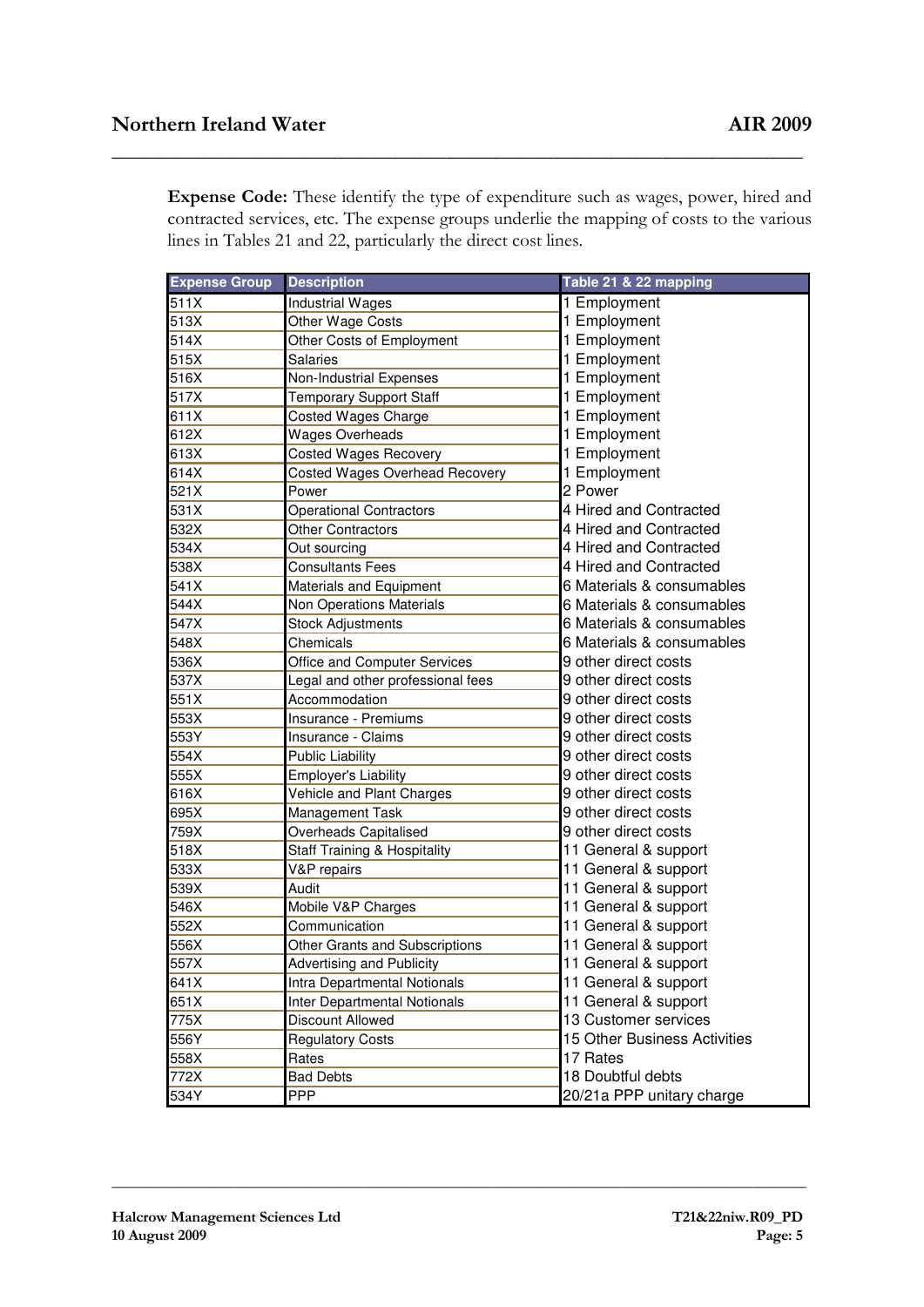Responsibility Code: The Company advised that all cost centres within the general ledger system have responsibility codes associated with them. Thus all transactions within the system have responsibility codes assigned. Responsibility codes relate individual cost centres to individual employers with NI Water who are responsible for them. The Company advises the responsibility codes are used to identify customer servicers, scientific services and Other business activities (regulatory costs) spend.

\_\_\_\_\_\_\_\_\_\_\_\_\_\_\_\_\_\_\_\_\_\_\_\_\_\_\_\_\_\_\_\_\_\_\_\_\_\_\_\_\_\_\_\_\_\_\_\_\_\_\_\_\_\_\_\_\_\_\_\_\_\_\_\_

Responsibility codes are structured into directorates. Each directorate has separate areas of responsibility within the company. We challenged the Company in relation to whether management responsibility is clearly defined and specific to customer services, scientific services and other business activities and whether the schemes assigned to them were truly specific to that service area. The Company advised that all costs in the GL were coded to an appropriate manager and all managers could be mapped to service areas for the purposes of reporting data for customer services, scientific services and other business activities.

The Company advises that personnel are advised immediately after an individual receives revised responsibilities or job specification.

We believe that the above could impact on the robustness of data reported. Nevertheless in the absence of other information the process above is appropriate to split expenditure between service types (water and sewerage) and we believe will give an overall allocation of costs that is broadly reflective of the actual position.

We did however challenge the Company on the use of the responsibility coding process, as the Company has service activity descriptions that relate to customer service and scientific services. We challenged the Company as follows:

'Your service activity descriptions provide for data to be coded to both scientific services and customer services. Why then is it necessary to report customer services and scientific services costs on the basis of responsibility codes?'

The Company advised that There are generic service activities which can be used by Customer Services, Scientific Services and Other areas of the Business, therefore the responsibility code is necessary to specifically isolate the CS and SS costs..'.

# 4.2 Allocations by Line – NI Water

### Employment Costs

The process relies on the completion of timesheets that use a mix of service activity and expense code for direct operations staff. For non-direct operations staff expenditure is assigned on the basis of responsibility codes.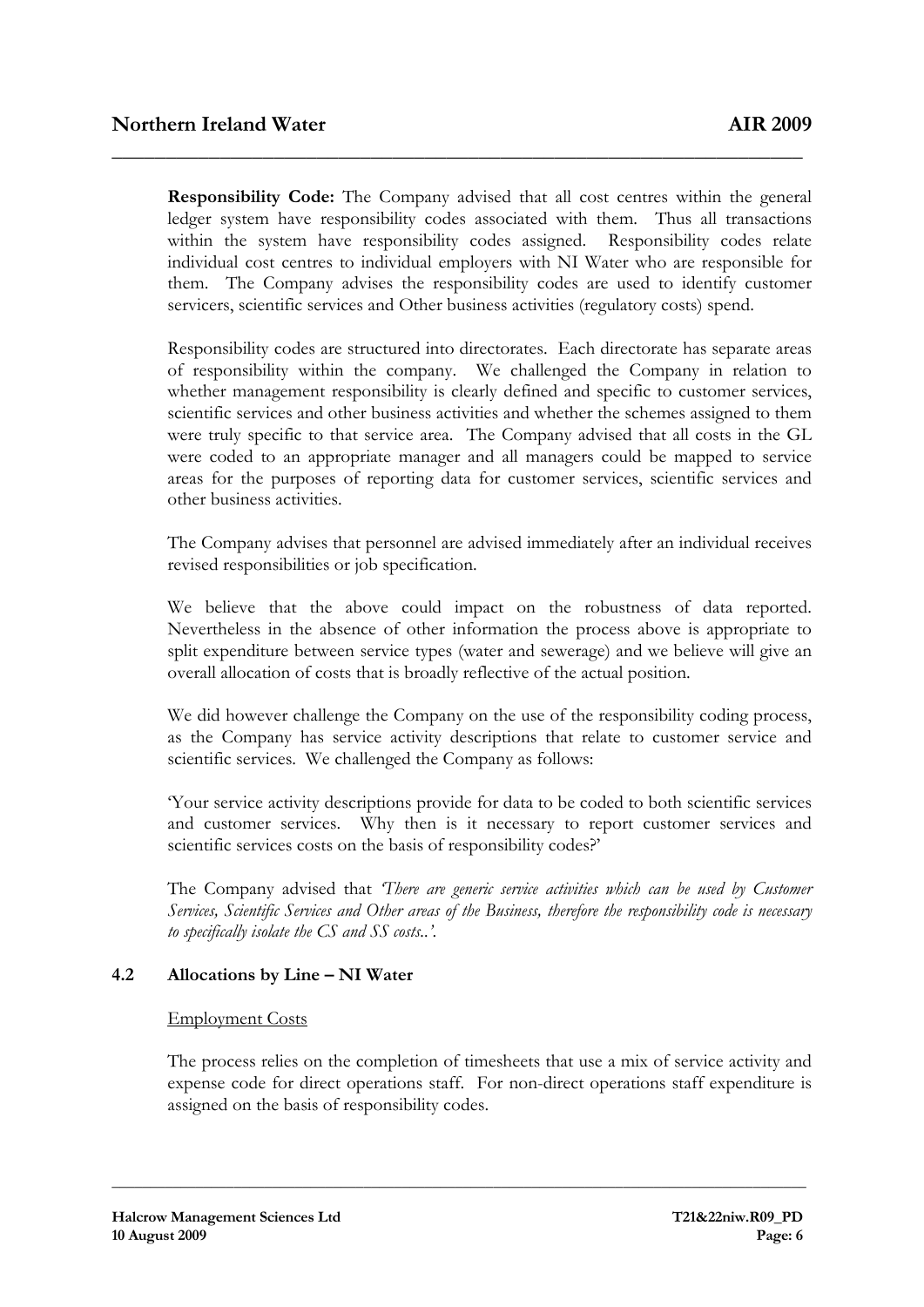# Remaining Direct Costs

The process relies on the correct coding of invoices to a mixture service activity code and expense code.

\_\_\_\_\_\_\_\_\_\_\_\_\_\_\_\_\_\_\_\_\_\_\_\_\_\_\_\_\_\_\_\_\_\_\_\_\_\_\_\_\_\_\_\_\_\_\_\_\_\_\_\_\_\_\_\_\_\_\_\_\_\_\_\_

# General and Support Expenditure

The coding does not allow for the direct coding of General and Support expenditure in all cases. For example service activity 390 relates to network activities for both water and sewerage.

For AIR08 the Company had reported in excess of  $f$ 50 million for General and Support costs. For AIR09 the Company advised that it considered the  $f$ 50 million to be an inflated view of the actual costs that should be General and Support. For the AIR09 the Company undertook a review of the costs allocated to the General and Support codes (Overhead pots 1, 2 and 3). This review was undertaken in February 09. The Company then reallocated a large portion of costs that were already coded to these General and Support pots to other parts of the business. As a result, for the current year the Company has reported a total of £13.4m for General and Support Costs. The reallocations have been done on a manual basis and have been done on the basis of responsibility codes and with consultation with managers. Compared to England and Wales this seems to be a relatively low level of General and Support expenditure as a percentage of functional expenditure.

In order to improve the quality of reported data and ensure data is reported consistently between years the Company should include appropriate procedures to ensure a minimal amount of expenditure information is miscoded and requires reallocation.

| Allocation of General and Support | Water       |                | Sewerage            |                 |                            |                                                 |
|-----------------------------------|-------------|----------------|---------------------|-----------------|----------------------------|-------------------------------------------------|
| <b>Description</b>                | Total £     | <b>R&amp;T</b> | <b>Distribution</b> | <b>Sewerage</b> | Sewage<br><b>Treatment</b> | Sludge<br><b>Treatment &amp;</b><br><b>Disp</b> |
| <b>BASIS</b> - Total Direct Costs | 143.419.702 | 22.2%          | 24.2%               | 21.3%           | 19.5%                      | 12.8%                                           |
| G&S Overhead Pot 1                | 7.783.193   | 22.2%          | 24.2%               | 21.3%           | 19.5%                      | 12.8%                                           |
| G&S Overhead Pot 2a - Water       | 3.443.147   | 47.8%          | 52.2%               | 0.0%            | 0.0%                       | 0.0%                                            |
| G&S Overhead Pot 2b - Sewerage    | 300.947     | 0.0%           | 0.0%                | 39.7%           | 36.4%                      | 23.9%                                           |
| G&S Overhead Pot 3                | 531.869     | 22.2%          | 24.2%               | 21.3%           | 19.5%                      | 12.8%                                           |

The remaining General and Support costs have been split on the following basis:

Overhead pot 1 relates to non-specific General and Support costs. These have been split across the service activities and by service on the basis of calculated total direct costs. Overhead Pot 2a and 2b relate to overheads for water and sewerage spend. These costs have been pro-rated on the basis of total direct costs within each of water and sewerage cost categories. Overhead Pot 3 relates specifically to networks functions activity. Again, the Company has split this against each service activity on the basis of total direct costs. As these overheads relate specifically to network activities it may be more appropriate to split this expenditure against distribution and sewerage. We challenged the Company as follows: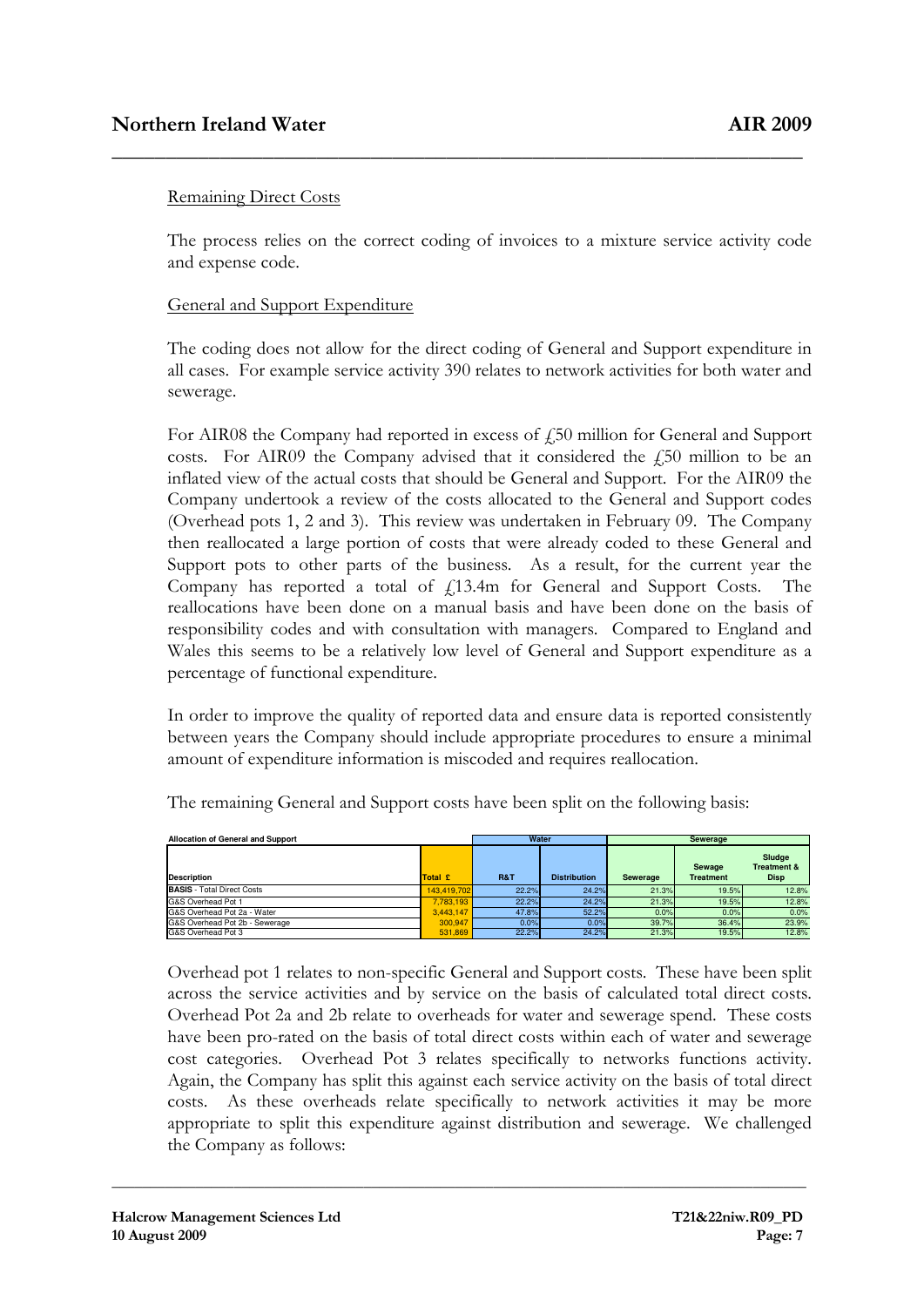As the overheads under Pot 3 relate specifically to network functions, would it not be more appropriate to code this expenditure solely to water distribution and sewerage? The Company advised 'The overhead to Pot 3 were all transferred to Water Distribution and Sewerage with the exception of General  $\dot{\mathcal{C}}^s$  Support which came to  $\oint_{\mathcal{C}}$ , 500k.'

\_\_\_\_\_\_\_\_\_\_\_\_\_\_\_\_\_\_\_\_\_\_\_\_\_\_\_\_\_\_\_\_\_\_\_\_\_\_\_\_\_\_\_\_\_\_\_\_\_\_\_\_\_\_\_\_\_\_\_\_\_\_\_\_

The Company further assigns a number of unallocated costs to General and Support costs. These are shown below:

| Description                                     | Amount               | Table 21/22 location                                                       |  |  |  |
|-------------------------------------------------|----------------------|----------------------------------------------------------------------------|--|--|--|
| Unallocated Employment Costs                    | $f_{2}5.2M$          | Included in General & Support (Removed<br>from<br><b>Employment Costs)</b> |  |  |  |
| Unallocated Hired & Contracted<br>Costs         | $f$ <sub>0.8</sub> M | Included in General & Support (Removed from Hired &<br>Contracted)         |  |  |  |
| Materials<br>Unallocated<br>$\&$<br>Consumables | $f$ <sub>0.1</sub> M | Included in General & Support (Removed from Materials<br>& Consumables)    |  |  |  |
| Unallocated Other Direct Costs                  | $f$ <sub>1.4</sub> M | Included in General & Support (Removed from Other<br>Direct Costs)         |  |  |  |
| Communication                                   | $\sqrt{1.6M}$        | General & Support                                                          |  |  |  |
| Mobile V&P Charges & Repairs                    | $\textup{f}1.9M$     | General & Support                                                          |  |  |  |
| Staff Training                                  | $f_{0.6M}$           | General & Support                                                          |  |  |  |
| Audit & Environmental Regulatory<br>Costs       | f <sub>1.4M</sub>    | General & Support                                                          |  |  |  |
| Other                                           | $f_{.0.7M}$          | General & Support                                                          |  |  |  |
| Total                                           | f <sub>13.7M</sub>   | £8.9M Table 21 and<br>£4.8M Table 22                                       |  |  |  |

The Company advised that this is the remaining costs included in General & Support after a detailed review process.

### Customer Services

The process relies on the correct coding of invoices and the appropriateness of responsibility codes for service activities. In order to report this data the Company considers responsibility codes and assigns costs to customer services based on these responsibility codes.

The split between water and sewerage is based on total direct costs reported in tables 21 and 22.

We challenged the Company in relation to the possibility of service managers sharing responsibility across different areas such as customer services and debt recovery for example, or customer services and other business activities such as regulatory services. The Company advised that *There is a possibility, but the financial implications are deemed to be* immaterial<sup>'</sup>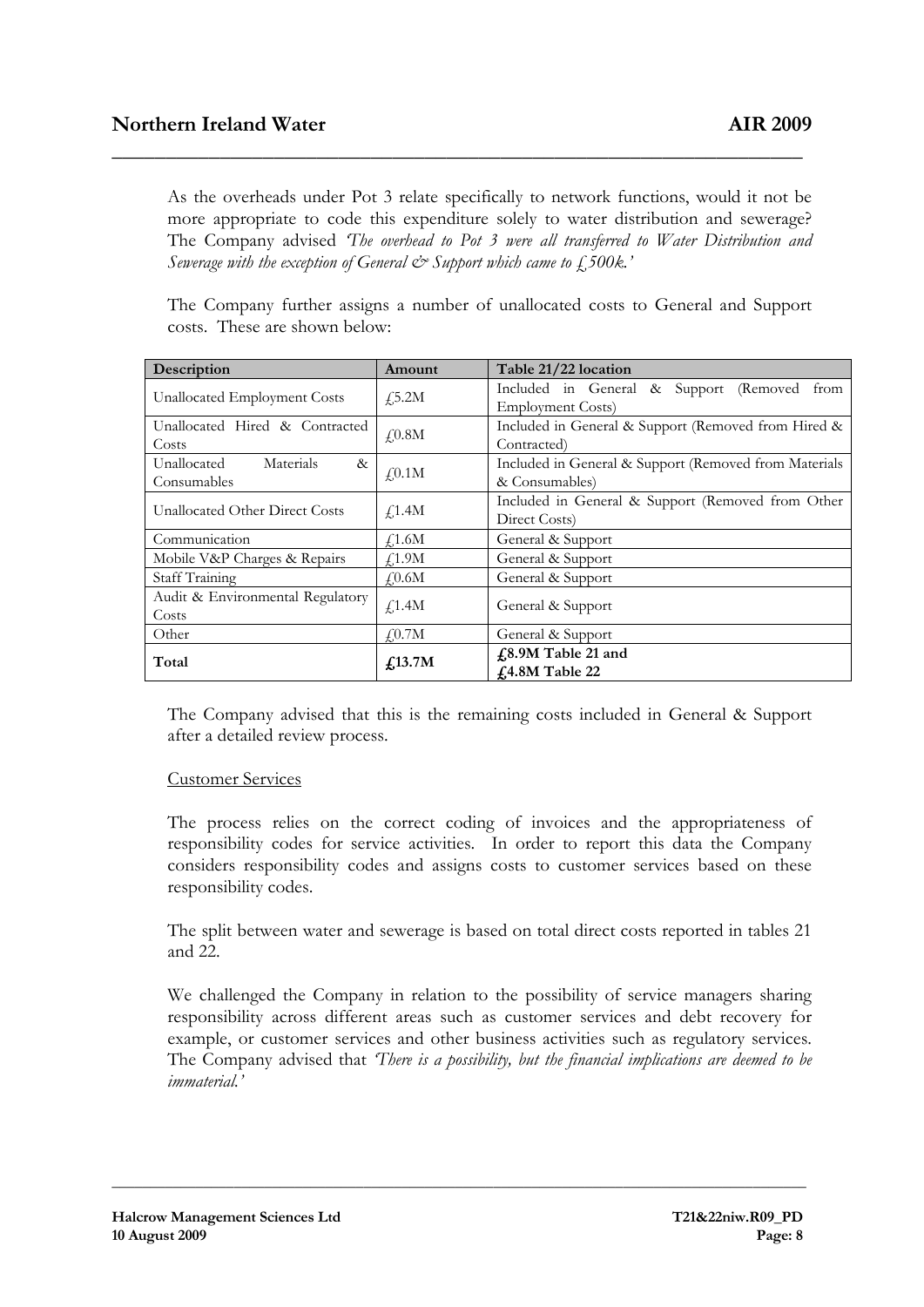# Scientific Services

As for customer services the process relies on the correct coding of invoices and the appropriateness of responsibility codes for service activities.

\_\_\_\_\_\_\_\_\_\_\_\_\_\_\_\_\_\_\_\_\_\_\_\_\_\_\_\_\_\_\_\_\_\_\_\_\_\_\_\_\_\_\_\_\_\_\_\_\_\_\_\_\_\_\_\_\_\_\_\_\_\_\_\_

### Other business activities

The Company advised that this is regulatory costs. These are identified by responsibility code H160. The total cost for water and sewerage for other business activities is reported as  $f$ , 3.2 million. The Company advised that this is the cost of Reporter activities and the fees imposed by the regulatory authority. In addition the Company advised that the size of the regulatory team within NI Water has increased from 12 to 16. The costs of the NI Water regulatory team has been stripped out of employment costs and reported under regulatory reporting services. In addition we note that the Company has applied a different approach to last year in relation to Reporter costs. Last year Reporter costs were reported under General and Support costs.

In order to report this data the Company uses responsibility codes.

#### Rates

The Company advised that rates are based on actual information based on rates paid. The process again relies on the correct coding and recording of these costs within the General Ledger system. However, we would expect this to be relatively straight forward as the number of such invoices is likely to be limited.

### Doubtful Debts

The Company has applied all doubtful debts to water as it advised that these debts relate largely to water Test Meters. The Company advised that the Test meters are predominately for water. It advised that there is a small element for sewerage circa  $\ell$ 80k. However, for AIR09 the Company has reported all these costs under water.

The assessment is based on a professional judgement rather that specific analysis to support this assumption for the current year. The Company advised that it will review the method for AIR10.

### Exceptional Items

The Company has not reported any exceptional items. A number of items have been recorded as atypical. These are described in the Company commentary.

### Third Party Service - Opex

As for other costs reported the process relies on the correct coding of invoices.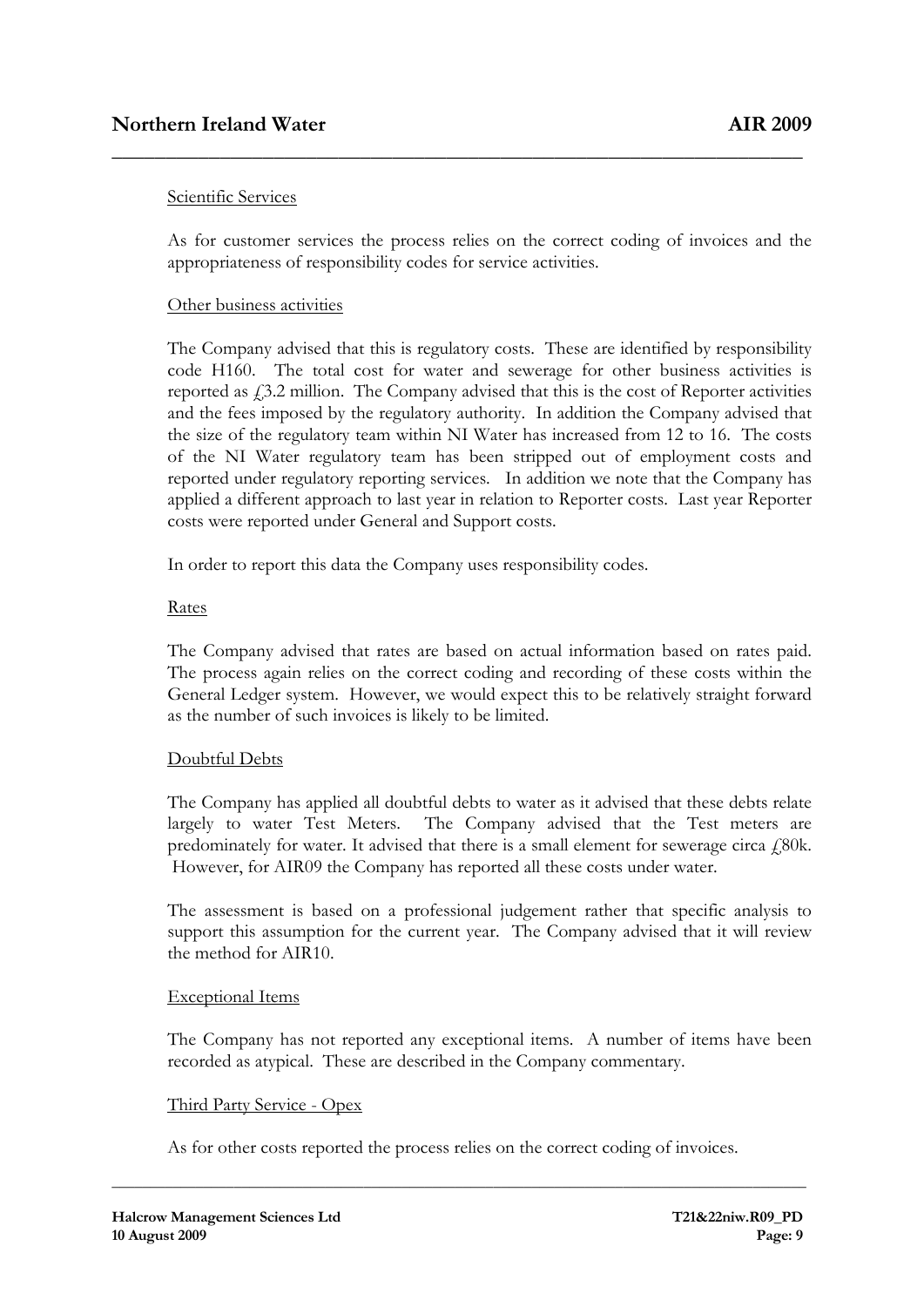# Total PPP Unitary Charges

This is based on actual invoices received.

# Reactive and Planned Maintenance Infrastructure

As for other costs reported the process relies on the correct coding of invoices.

\_\_\_\_\_\_\_\_\_\_\_\_\_\_\_\_\_\_\_\_\_\_\_\_\_\_\_\_\_\_\_\_\_\_\_\_\_\_\_\_\_\_\_\_\_\_\_\_\_\_\_\_\_\_\_\_\_\_\_\_\_\_\_\_

Reactive and Planned Maintenance Non-Infrastructure

As for other costs reported the process relies on the correct coding of invoices.

# 4.3 Allocation of costs to un-appointed activities

The Company advised that these activities are either charged on a full cost recovery basis, and thus costs broadly mirror income generated, or the income does not give rise to any additional operational costs (e.g. rents received or fishing rights). The Company advised that this is consistent with the basis of the 2007/08 return. We have not checked the application of this but the assumption seems reasonable.

### 4.4 Reorganisation costs

The Company has provided the following split related to re-organisation costs.

| Description                                                           | Amount               | Table 21/22 location         |
|-----------------------------------------------------------------------|----------------------|------------------------------|
| Business Improvement programme                                        | ∫8.4M                | Lines 1-10 where appropriate |
| Steria Contract Termination                                           | 42.7M                | <b>Customer Services</b>     |
| Voluntary Early Retirement Scheme \ Voluntary Severance (VER \<br>VS) | $\sqrt{11.7M}$       | <b>Employment Costs</b>      |
| Total                                                                 | f <sub>1</sub> 22.8M |                              |

We challenged the Company as follows:

- 1) How did you assign the Business Improvement Costs across direct costs?
- 2) What was the Steria Contract and why was it terminated?
- 3) Have any of the Voluntary Early Retirement Scheme or Voluntary Severance costs been applied to customer services or scientific services?

The Company advised as follows:

1) Business Improvement Costs were assigned across water and sewerage as per the BAU split within that particular directorate. For example, Business Improvement costs in the  $F\acute{c}R$ directorate were split as per the water/sewerage split used in  $F\acute{\c{c}}$ R. In addition, Business Improvement costs in Operations were split as per the functional split for each project. Finally, the costs of the Programme Office were split between water and sewerage as per the total split of all the projects. The BI costs are captured in the same expense lines as the BAU costs and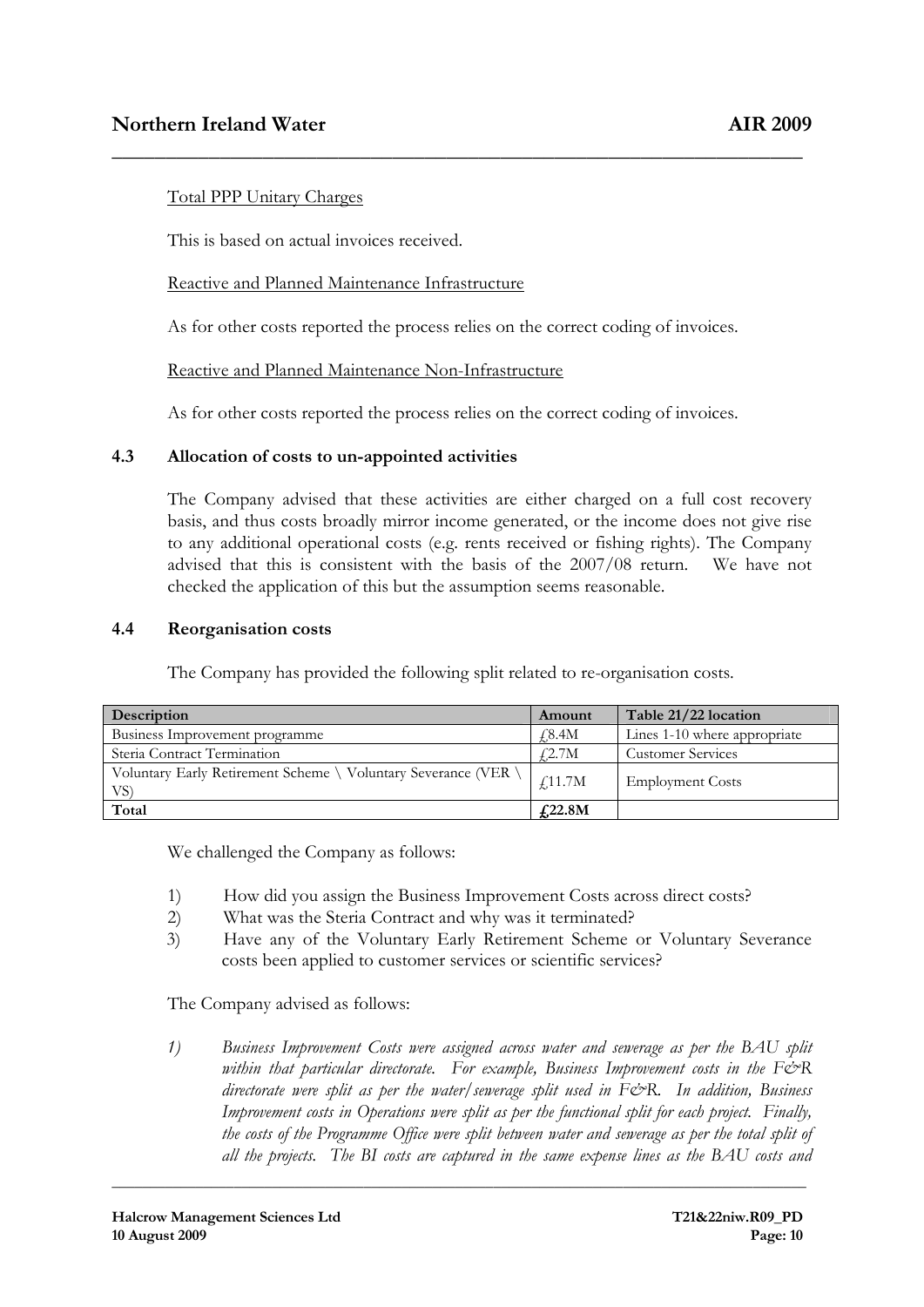mapped to the Table 21  $\mathcal{O}$  22 cost lines as per Appendix 1 to the Commentary.

\_\_\_\_\_\_\_\_\_\_\_\_\_\_\_\_\_\_\_\_\_\_\_\_\_\_\_\_\_\_\_\_\_\_\_\_\_\_\_\_\_\_\_\_\_\_\_\_\_\_\_\_\_\_\_\_\_\_\_\_\_\_\_\_

- 2) In January 2009, Northern Ireland Water announced plans to change the contractual arrangements with the  $|X|$  led Crystal Alliance consortium, which provides support in customer contact, billing and mobile work management services. The change in contractual arrangements was to allow NI Water to take direct management control of the specialist sub-contractors who perform the core customer service support activities, achieving financial savings and providing opportunities for further service development.
- 3) No VER/VS in Customer Services in 0809

# 4.5 Fines and Donations

### NRSWA Fines

The Company has not made any comment in its commentary related to fines. The Company advised that it will provide comment related to this in AIR10.

Donations to charitable trusts or other funds assisting customers with payment difficulty

The Company has not made any donations to charitable funds for the current report year.

### 4.6 Exceptional Items

The Company has not reported any exceptional items for 2008/09.

# 4.7 Atypical Costs

The Company has reported a number of atypical costs in relation to tables 21 and 22. The categories are as follows:

- Decrease in flooding provision: The Company advised that it released a provision of  $£170k.$  It advised this was split 51% water and 49% sewerage.
- Reorganisation costs: These are discussed above.
- Business Improvement Programme: These are discussed above.

- Steria Contract Termination: This is discussed above.
- Voluntary Early Retirement: This is discussed above.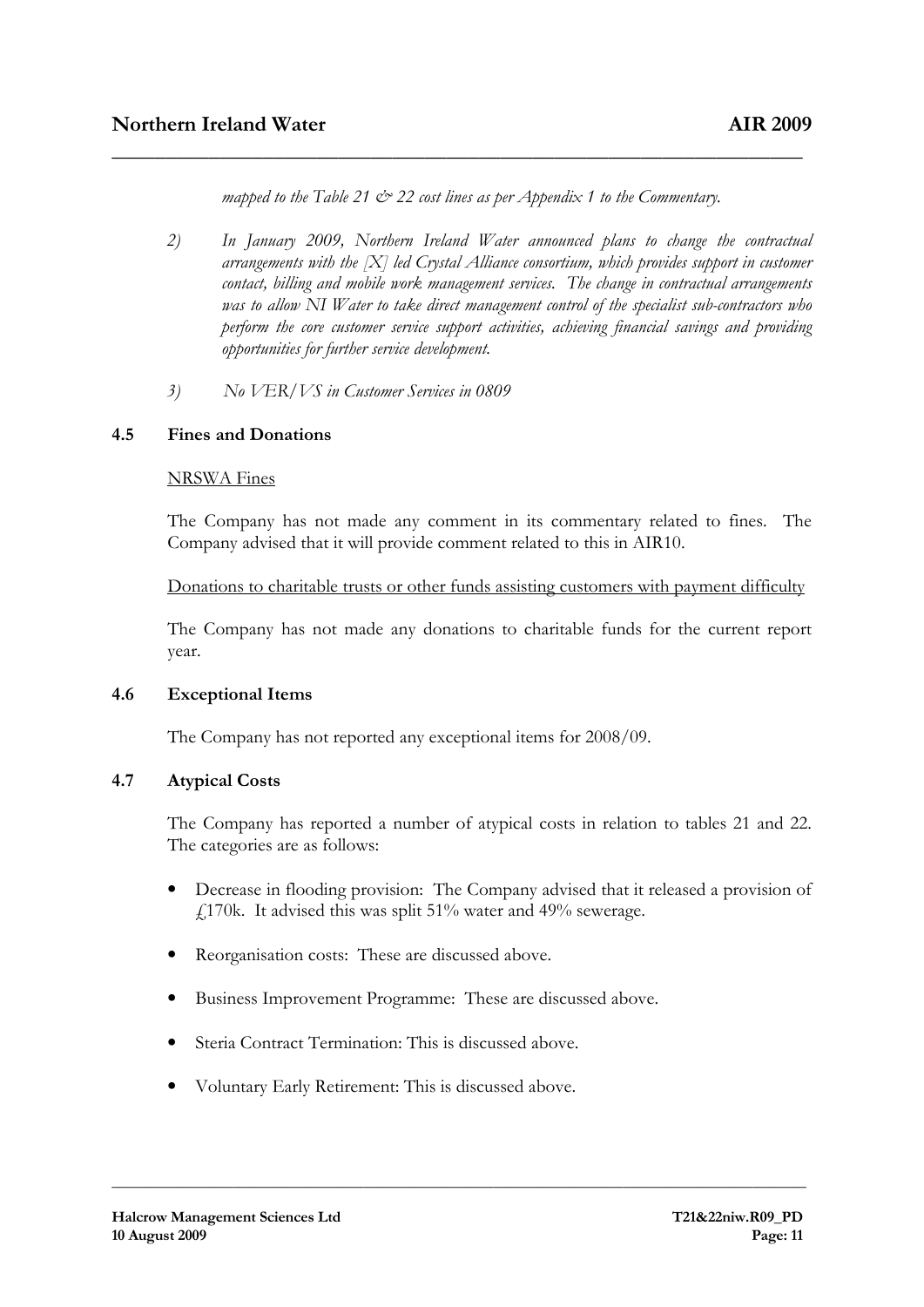# 4.8 AIR09 Key Cost Drivers

By in large the largest explanatory factor of cost variation is the revised method employed this year compared to the previous year. The current method has resulted in a revised General and Support figure of 13.4 million. This is substantially less than the General and Support figure that was reported in 2007/08. This revised method will in many cases be a significant factor in the explanation of cost variations between the two years. In order to correctly identify drivers of costs between AIR08 and AIR09, tables 21 and 22 should be repopulated using the method for AIR09. The actual coding of transactions and physical allocation of costs has not been audited by Halcrow. As table 21 and table 22 form part of the regulatory accounts we understand that this table has been audited by the financial auditors, [X].

\_\_\_\_\_\_\_\_\_\_\_\_\_\_\_\_\_\_\_\_\_\_\_\_\_\_\_\_\_\_\_\_\_\_\_\_\_\_\_\_\_\_\_\_\_\_\_\_\_\_\_\_\_\_\_\_\_\_\_\_\_\_\_\_

We reviewed the proportion of General and Support costs compared to total functional expenditure for the whole industry for 2003/04 and 2007-08 in England and Wales. In addition we reviewed the proportion of General and Support costs compared to total functional expenditure for a large Water and Sewerage Company in the UK on the basis that a large Company can obtain economies of scale in relation to General and Support costs. We compared this data with data from NI Water. We noted a substantial variation in the proportion of General and Supports costs compared to direct costs. The data is shown below:



**\_\_\_\_\_\_\_\_\_\_\_\_\_\_\_\_\_\_\_\_\_\_\_\_\_\_\_\_\_\_\_\_\_\_\_\_\_\_\_\_\_\_\_\_\_\_\_\_\_\_\_\_\_\_\_\_\_\_\_\_\_\_\_\_\_\_\_\_\_\_\_\_\_\_\_\_\_\_\_\_\_\_\_\_\_\_\_\_\_\_\_** 

Source: Ofwat and Halcrow

 $\overline{a}$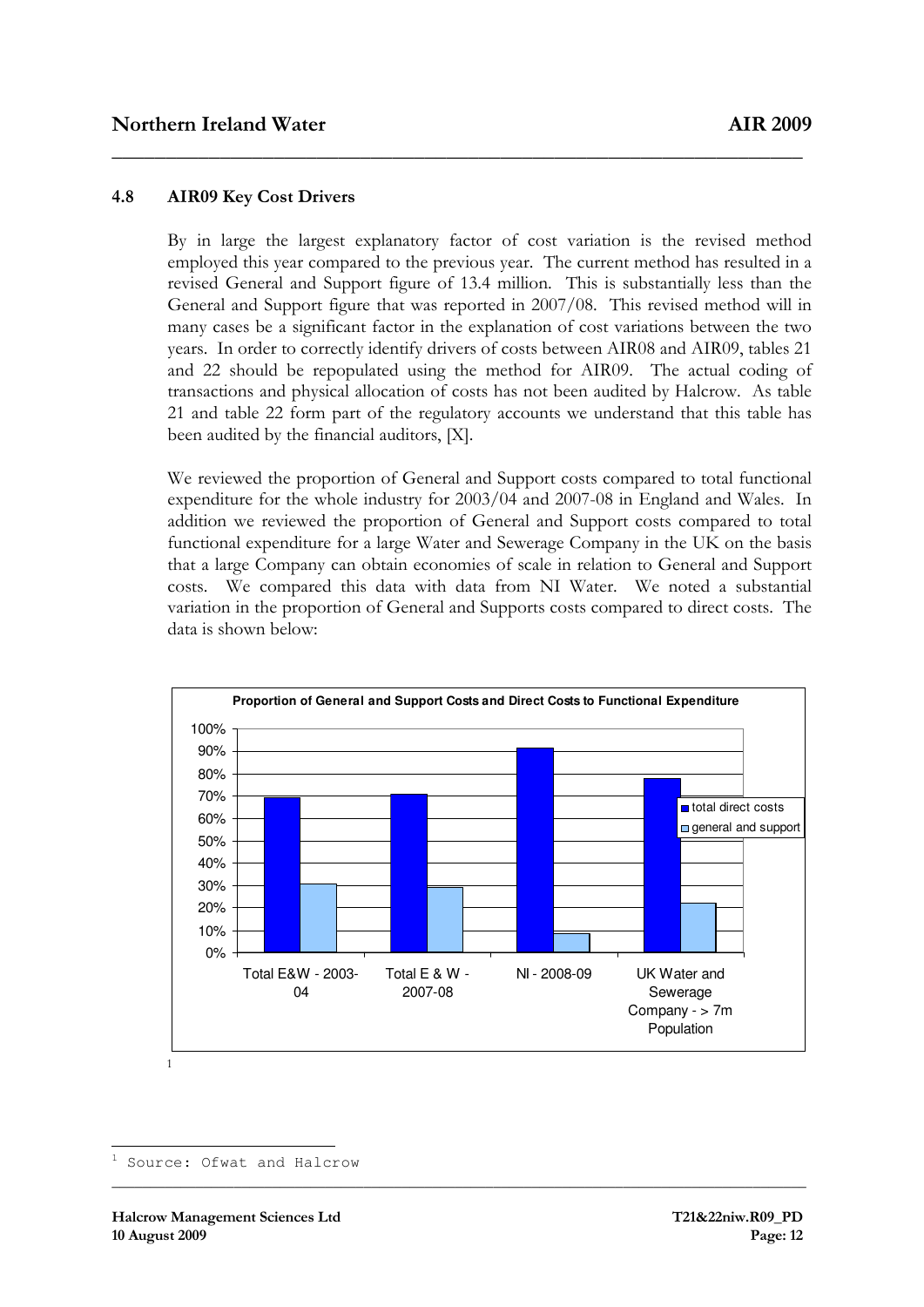This suggests that the Company may have over-allocated General and Support costs to direct costs. The Company advised that it is keen to clarify the exact requirements with the Reporter. The Company advised that the approach to reallocation was a detailed review of responsibility codes and service activities.

\_\_\_\_\_\_\_\_\_\_\_\_\_\_\_\_\_\_\_\_\_\_\_\_\_\_\_\_\_\_\_\_\_\_\_\_\_\_\_\_\_\_\_\_\_\_\_\_\_\_\_\_\_\_\_\_\_\_\_\_\_\_\_\_

We did notice in our review of tables 17a-17g some evidence of over allocation of General and Support costs to direct costs. Please refer to our commentary related to tables 17a-17g for further information.

# 4.9 Table 21 Specific Lines

The Company approach has been to analyse all impacts rather than provide a specific variance analysis that considers the difference. The Company should focus its commentary on those variations that meet the variation targets as described in the Company guidelines.

# A – Direct Costs

Line 1

The Company report that there has been an increase in Employment costs related to Water Resources & Treatment (WRT) by  $f<sub>i</sub>4M$  and Water Distribution by  $f<sub>i</sub>7M$ . The overall increase compared to 2007-08 is in excess of  $f$ 10M. The Company advised that this is due partly to the improved allocation of costs from other directorates and in particular the reallocation of costs from the General and Supports costs category. We are aware of the Voluntary Early Retirement Scheme and Voluntary Severance scheme which has been included in employment costs. These costs together amount to £11.7million and would seem to account for the majority of the increase in Employment costs. A corresponding reduction due to a reduced headcount would also be present in the data.

### Line 2

The Company advised that it has experienced an increase in the unit cost of electricity for the current year, resulting in an increase in costs of 30% compared to 2007/08.

### Line 3

The Company has not reported any costs in relation to Agencies.

### Line 4

The variation in Hired and Contracted service is  $f$ <sub>4</sub>m. This is split equally between Water Resources Treatment and Water Distribution. The Company advised that these costs are those that were incorrectly coded to General and Support expenditure in the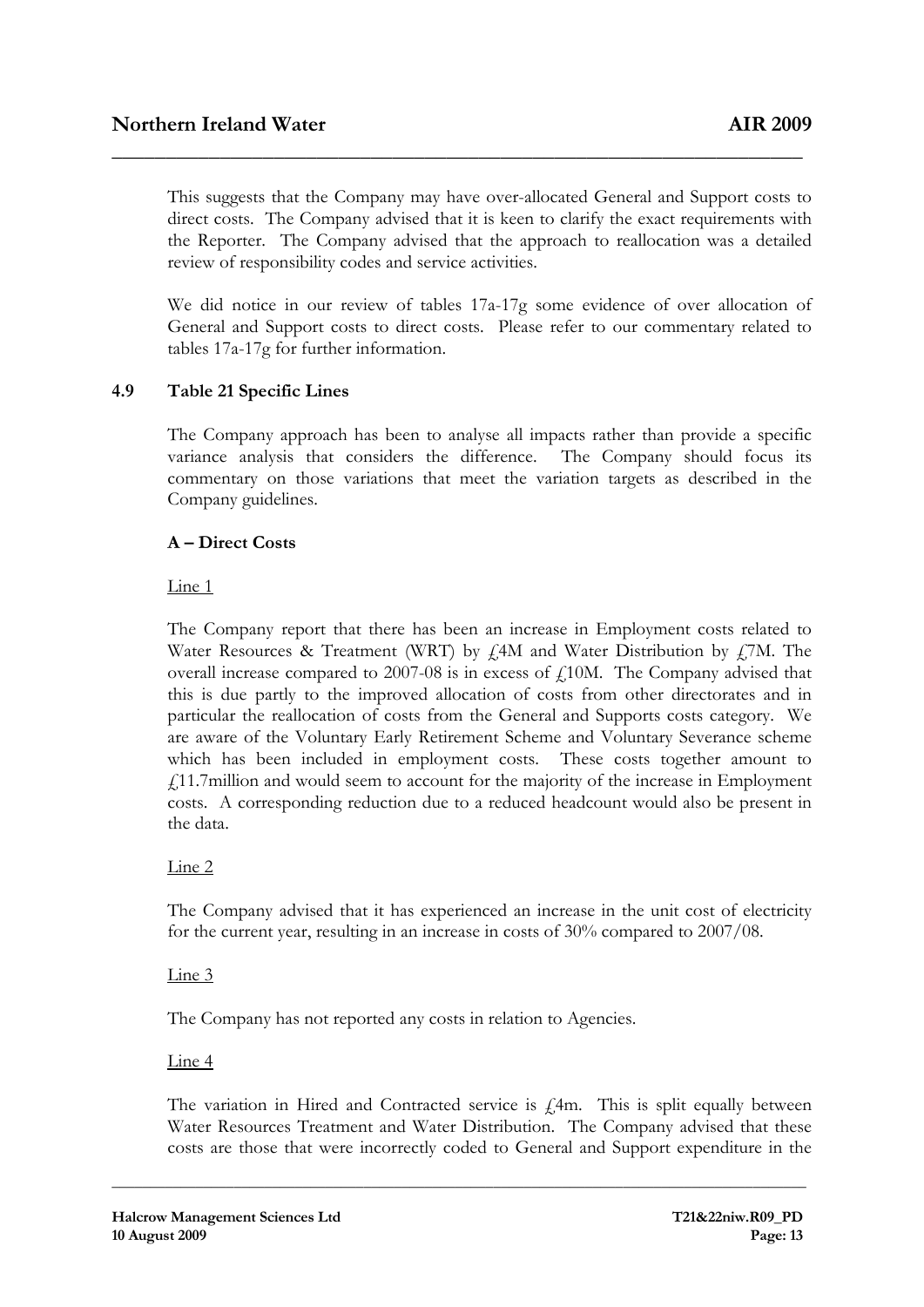previous year.

Line 5

The Company has not reported any costs for associated companies.

\_\_\_\_\_\_\_\_\_\_\_\_\_\_\_\_\_\_\_\_\_\_\_\_\_\_\_\_\_\_\_\_\_\_\_\_\_\_\_\_\_\_\_\_\_\_\_\_\_\_\_\_\_\_\_\_\_\_\_\_\_\_\_\_

Line 6

There is no material variation between last year and AIR09.

Line 7

The Company has not reported any costs in this line.

#### Line 8

The Company has not reported any costs in this line.

Line 9

The Company advised that other direct costs have increased by circa  $f$ 2M. The Company further advised that this is due to the improved allocation of costs to other directorates which were captured in the General and Support pot in previous years.

 $[X]$ 

Line 11

Line 11 relates to General & Support expenditure. As the Company advises in its commentary this has significantly reduced as compared to AIR08. The figure here has fallen from  $\text{\emph{f}}31.1\text{M}$  to  $\text{\emph{f}}8.9\text{M}$ . The Company advises that this is due to a more accurate view of the NI Water costs by individual area. This has resulted in the revised and reduced expenditure allocated to General and Support and is a key explanatory factor for other variances across table 21.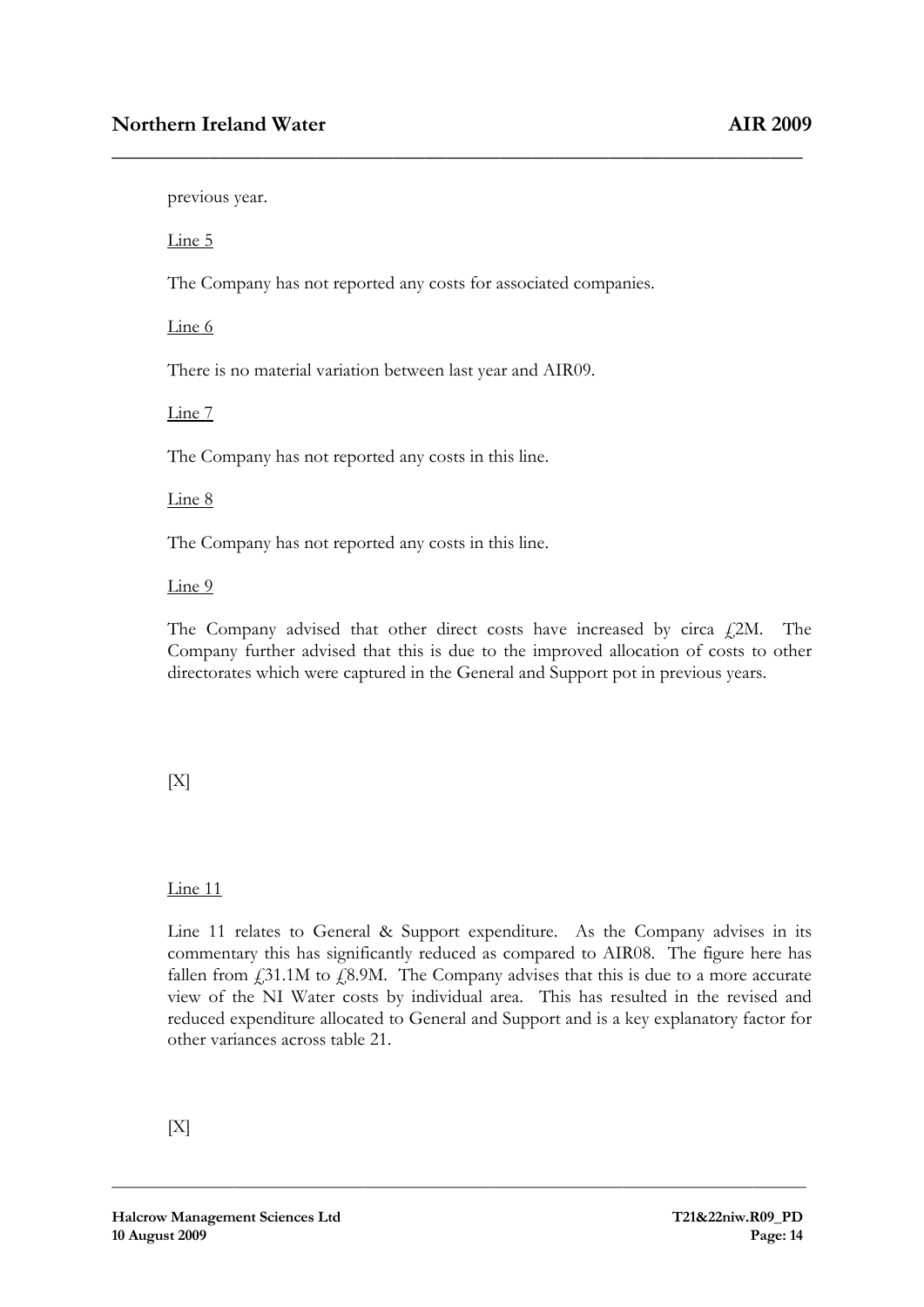$[X]$ 

# B - Operating Expenditure

These lines are not affected by the revised method used to reallocate General and Support costs.

\_\_\_\_\_\_\_\_\_\_\_\_\_\_\_\_\_\_\_\_\_\_\_\_\_\_\_\_\_\_\_\_\_\_\_\_\_\_\_\_\_\_\_\_\_\_\_\_\_\_\_\_\_\_\_\_\_\_\_\_\_\_\_\_

# Line 13

The Company advised that Customer Services costs have fallen by circa  $f_1$ 1M compared to AIR08. As the Company advises this is due to the transfer of some functions, namely Communications. In addition the Company has applied a revised approach to apportion costs between water and sewerage services. In AIR08 the proportion of costs allocated to between water and sewerage was 50% in each area based on direct labour costs. For the current year the Company has allocated costs on the basis of direct costs. The percentage of total direct costs, (lines 10 and 9 for water and sewerage respectively) is shown below:

| Service Area | Percentage |
|--------------|------------|
| Water        | 46.6%      |
| Sewerage     | $53.3\%$   |

We believe that the use of total direct costs is appropriate in order to split this expenditure between water and sewerage services. We also note that the Company has reported severance costs under Employment Costs in its totality rather than split these costs between consumer services and scientific services.

# Line 14

Line 14 relates to Scientific Services costs. The Company advise that it has experienced a reduction in scientific costs in relation to staff numbers as well as the revised apportionment method used to split between water and sewerage. We challenged the Company in relation to whether any severance costs had been included. The Company advised that 'No severance costs have been included within this line as these were internal transfers as a result of reorganisation.'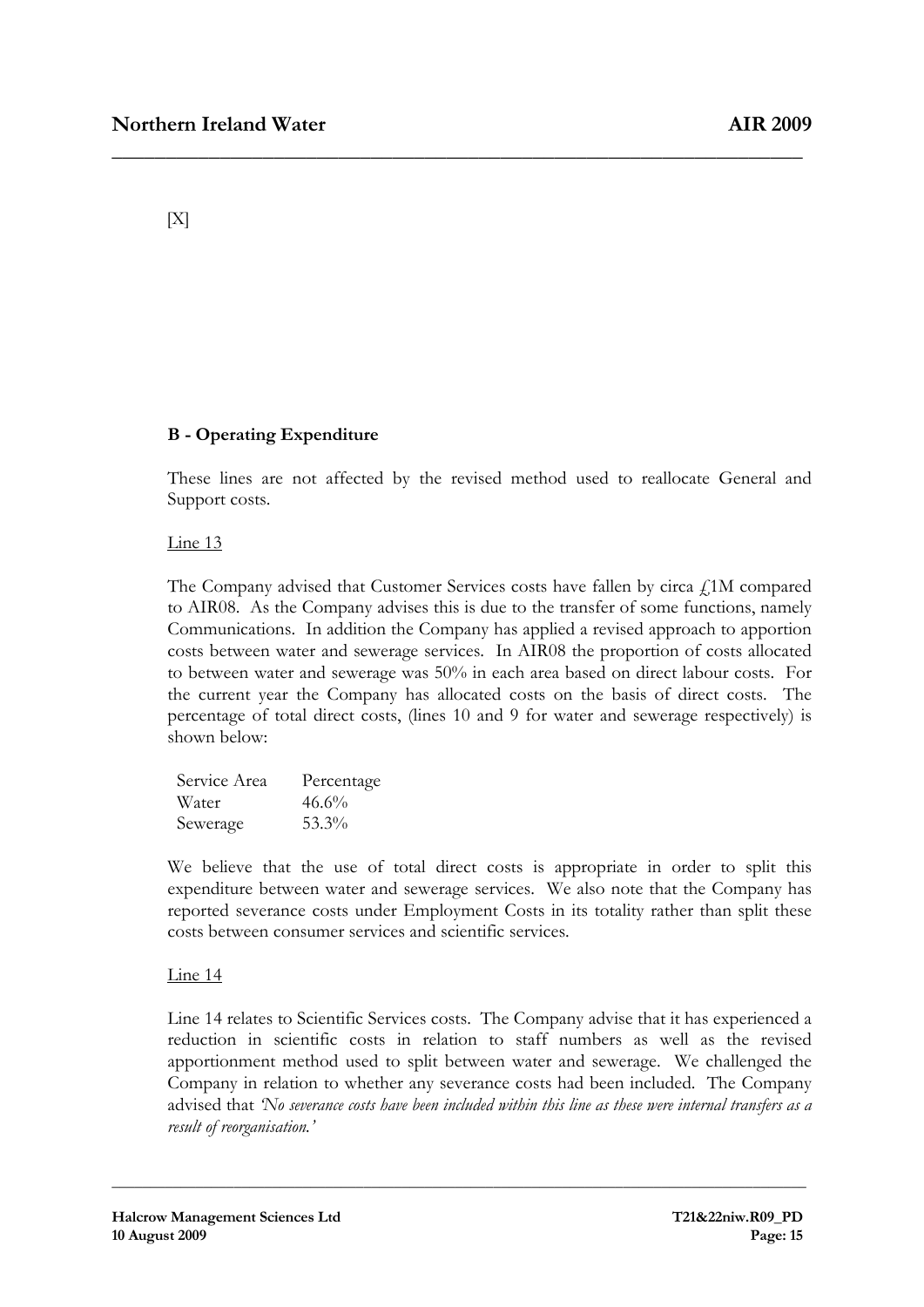The revised split between water and sewerage is based on direct costs. The Company advised that in the previous year it had allocated scientific services costs equally between water and sewerage services. However, for the current year it has split the costs 47% water and 53% sewerage. This is based on direct costs as it is for customer services.

\_\_\_\_\_\_\_\_\_\_\_\_\_\_\_\_\_\_\_\_\_\_\_\_\_\_\_\_\_\_\_\_\_\_\_\_\_\_\_\_\_\_\_\_\_\_\_\_\_\_\_\_\_\_\_\_\_\_\_\_\_\_\_\_

# Line 15

Line 15 relates to other business activities. The Company has advised that the following cost categories exist here:

- Utility Regulator Fees;
- Increased Staff within NI Water undertaken the regulatory function, from 12 to 18;
- Reporter costs were included in General and Support in AIR08. They have now moved to line 14.

The Company has again used a 47% - 53% split between water and sewerage respectively on the basis on total direct costs incurred for water and sewerage services. We believe that it is appropriate to use this to split costs against water and sewerage services.

 $[X]$ 

### Line 17

This relates to local authority rates. The Company advised that local authority rates have increased in AIR09. The Company advised that it has taken actual payment data specific to water which can be identified from the rates bill. The Company advised that the process is the same as that used for AIR08.

### Line 18

This relates to doubtful debts payments. The Company has identified a number of reasons related to the increase. The main contributor here was a one-off write-off in respect of bills issued on test meters. In addition to this the Company advised that a negative adjustment was made to bad debts in 2007/08 to reflect postponement in implementation of domestic billing.

Bad debt policy and the allocation of provisions falls within the domain of the financial auditors. The reasons for the variation are accounting rather than changes in underlying trends except for test meters. We challenged the Company in relation to why it has decided to write off the cost of test meters? The Company advised that 'We provided against 75% of the test meter income as we were invoicing 3 years in arrears and anticipate high levels of bad debt.'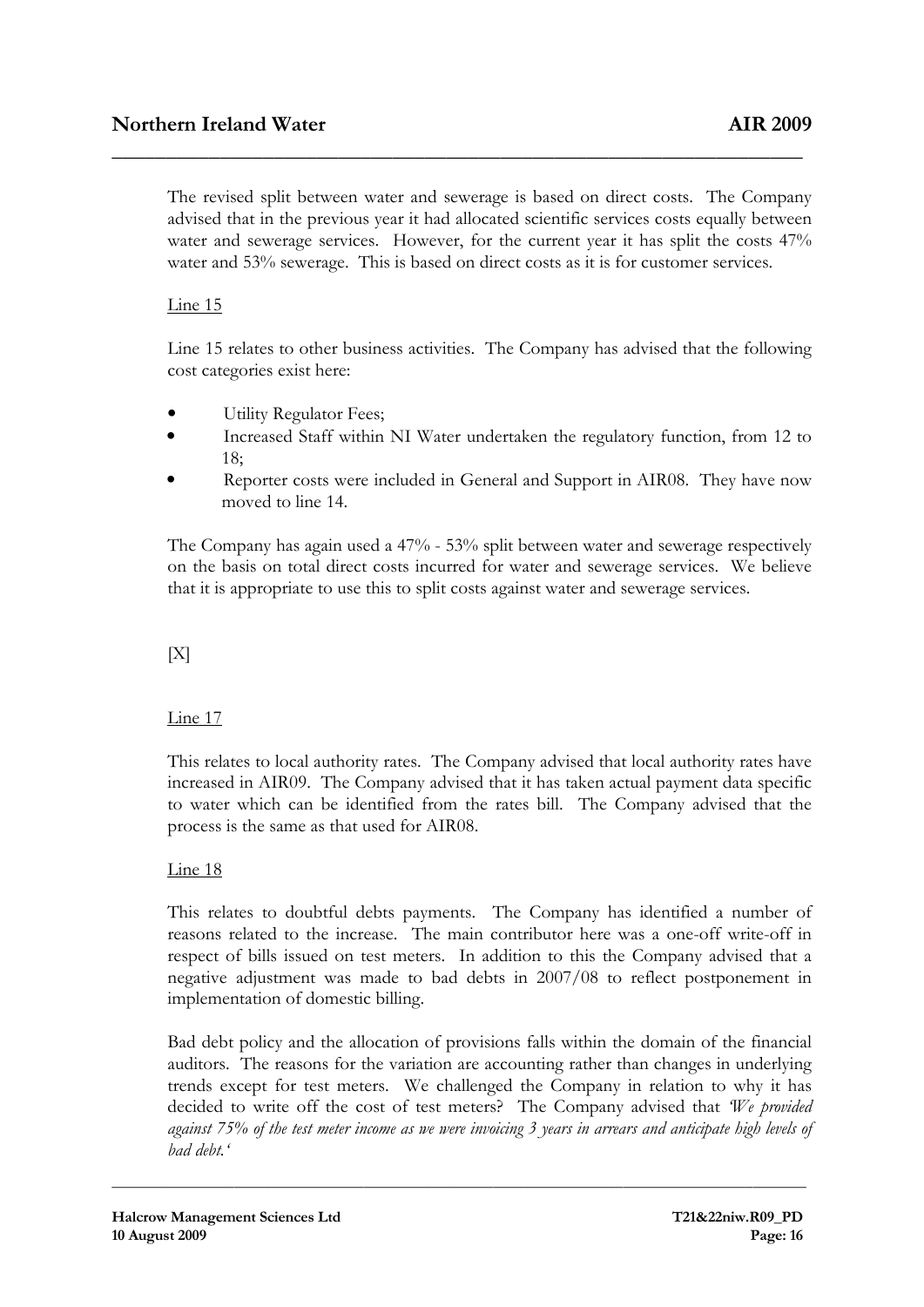We further challenged the Company in relation to whether this cost would ultimately be paid for by the taxpayer as it would ultimately translate into an increased subsidy requirement. The Company advised that 'NIW has not requested nor is it due to receive any additional funding from Government. The company will absorb the loss through reduction in its costs.'

\_\_\_\_\_\_\_\_\_\_\_\_\_\_\_\_\_\_\_\_\_\_\_\_\_\_\_\_\_\_\_\_\_\_\_\_\_\_\_\_\_\_\_\_\_\_\_\_\_\_\_\_\_\_\_\_\_\_\_\_\_\_\_\_

 $[X]$ 

Line 20

This is a calculated line.

Line 21

Third party services is rechargeable works. The Company advise that this has fallen slightly due to a reduction in rechargeable works.

 $[X]$ 

 $[X]$ 

.

# C Reactive & Planned Maintenance

Line 23

This line relates to infrastructure maintenance. The Company has advised that this figure has reduced due to significantly improved coding by the operational staff throughout the Networks Water Function. We challenged the Company in relation to where these costs now reside and what specific initiative it followed in order to improve the quality of data coding. The Company advised The costs have been coded to the correct service activity for the work being carried out, across networks. This is a result of better education of budget holders.'

Line 24

This line relates to non-infrastructure maintenance. The Company advised that the increase is due to maintenance costs for water treatment works. The Company advised that this was not included in last year's return. The Company advises that no specific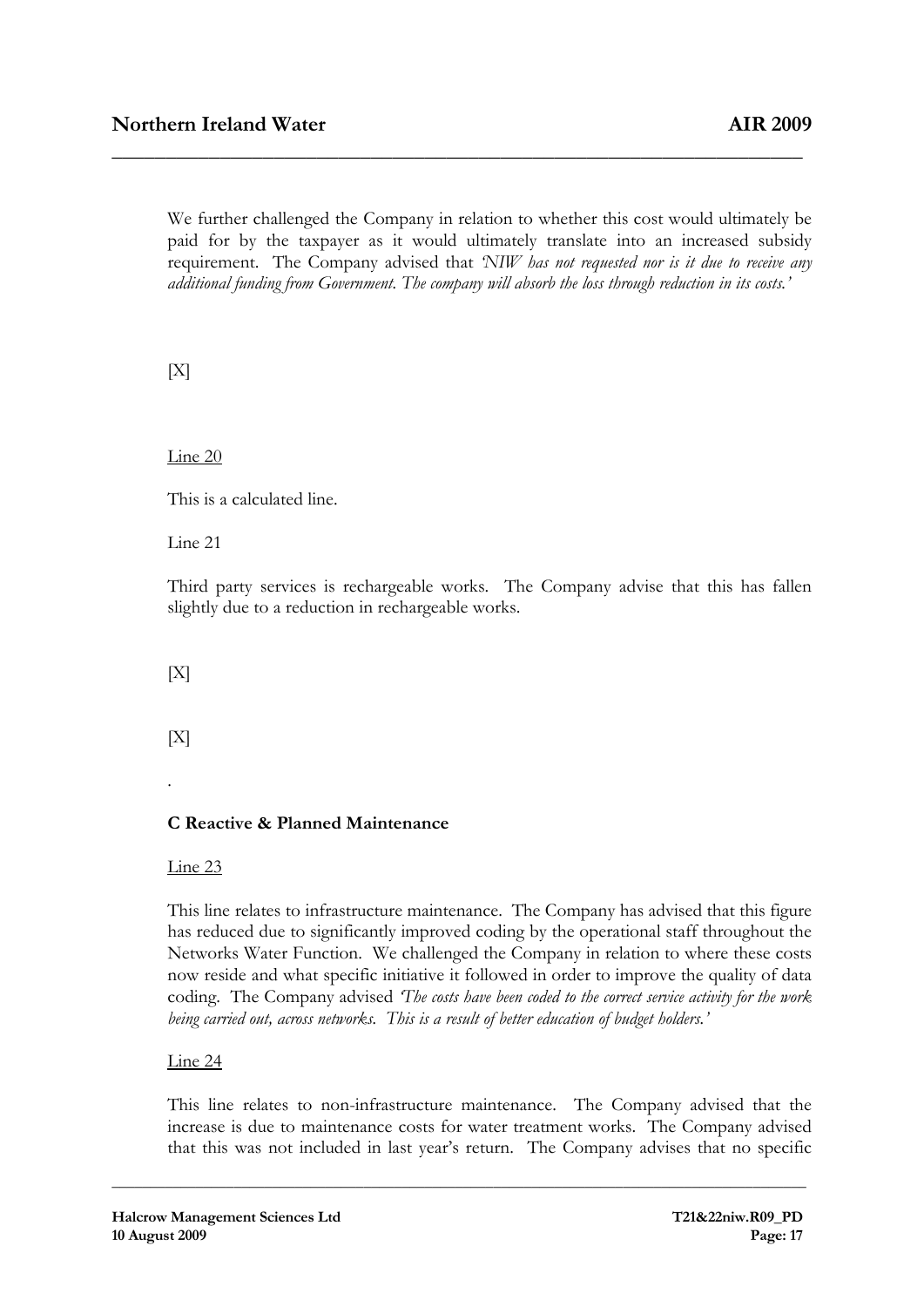service activity for building and grounds maintenance exists for line 24. It has therefore failed to include these costs in the assessment.

\_\_\_\_\_\_\_\_\_\_\_\_\_\_\_\_\_\_\_\_\_\_\_\_\_\_\_\_\_\_\_\_\_\_\_\_\_\_\_\_\_\_\_\_\_\_\_\_\_\_\_\_\_\_\_\_\_\_\_\_\_\_\_\_

# 4.10 Table 22 Specific Lines

Line 1

Line 1 relates to employment costs. The Company advises that these costs have increased in Sewerage (circa  $f(7)$ M), Sewage Treatment (circa  $f(5)$ M) and in Sludge Treatment and Disposal (circa  $f<sub>1</sub>1M$ ). The overall increase of circa  $f<sub>1</sub>13M$  is due to the improved allocation of costs from all other directorates and the subsequent reduction in the General & Support costs (line 10).

We note the  $f<sub>i</sub>11.7$  million was incurred due to severance costs. We challenged the Company in relation to how this had been split between water and sewerage services. The Company advised that 'These were split based on where the staff who left on VS/VER worked.'

A corresponding reduction due to a reduced headcount would also be present in the current year.

# Line 2

The Company advised that it has experienced an increase in cost per unit of 30% in electricity prices. This compares with similar increases in other parts of the UK water industry with some companies reporting an increase of up to 50% in unit costs.

The Company has advised that it has made a more appropriate allocation of power costs for the current year. It advised that previously power costs reported under sludge treatment included all power costs related to Waste Water Treatment Works, excluding Belfast, whilst costs reported under Sludge Treatment and Disposal (Column 3) included all costs for the incinerator plus Belfast. This is because these sites shared a common meter connection. However, for AIR09 it has allocated power costs based on Wastewater Field Managers information related to percentage estimates of power costs between sewage treatment and sludge treatment at each of the WWTWs where both activities exist. The views are based on an internal judgement. However, we believe that this will provide an improvement in the quality of data reported compared to AIR08.

# Line 3

The Company has not reported any costs in relation to Agencies.

### Line 4

The variation in Hired and Contracted service is  $\ell$ 8m. This is split  $\ell$ 2M to Sewerage,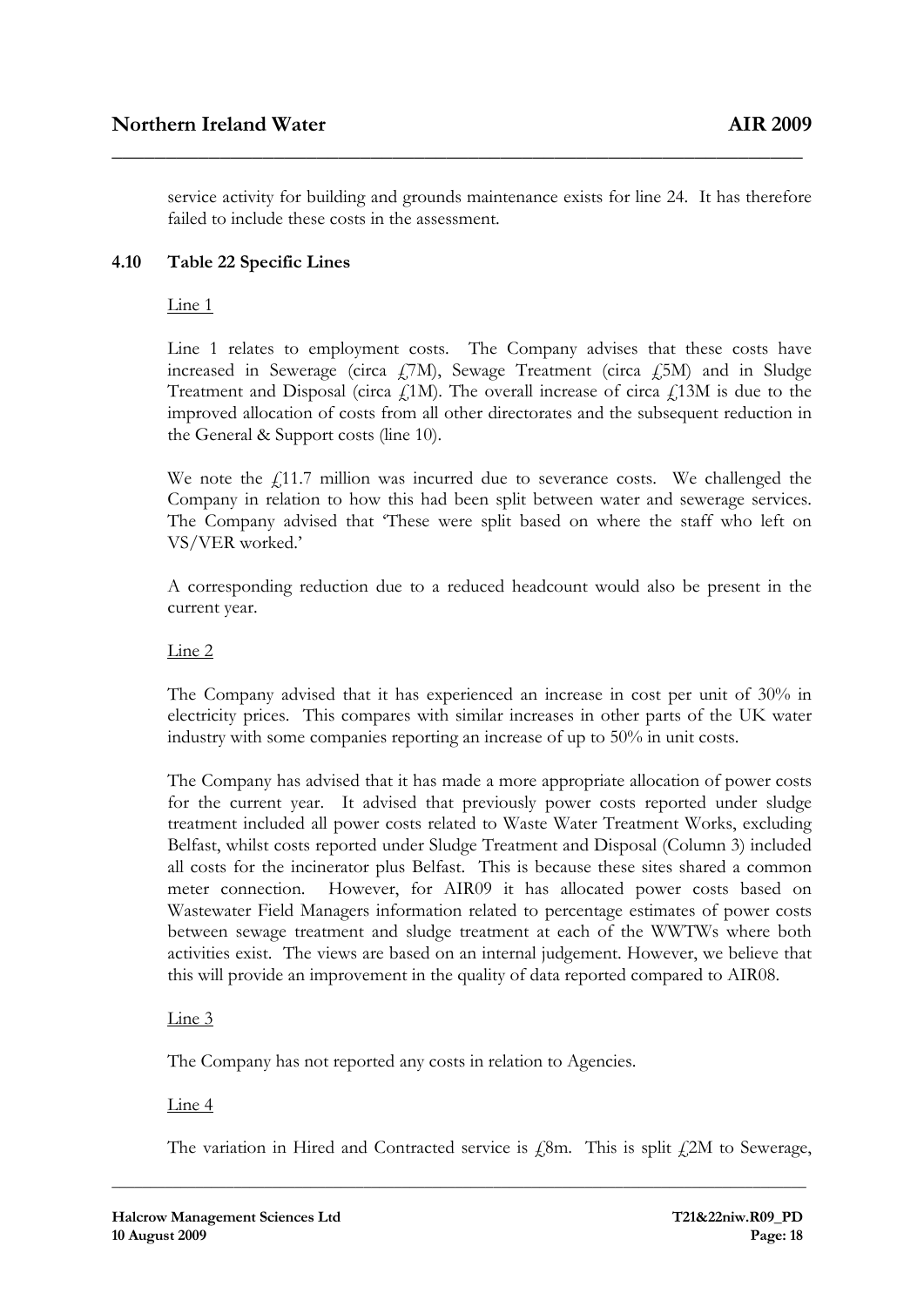circa £2M to Sewage Treatment and circa £4M to Sludge Treatment & Disposal. The Company advised that the increase in Sewerage and Sewerage treatment can be attributed directly to the improved allocation of costs from other directorates and the subsequent reduction in General and Support costs in line 10.

\_\_\_\_\_\_\_\_\_\_\_\_\_\_\_\_\_\_\_\_\_\_\_\_\_\_\_\_\_\_\_\_\_\_\_\_\_\_\_\_\_\_\_\_\_\_\_\_\_\_\_\_\_\_\_\_\_\_\_\_\_\_\_\_

In relation to the Sludge Treatment and Disposal the Company advised that the majority of these costs are due to an increase in contractor rates. The Company advised that this was an increase in contractor rates of up to 40% in the year. We challenged the Company in relation to the drivers for this change. The Company advised that this was largely due to cost past through from the contractor to NI Water. This is because disposal routes are now significantly more expensive due to revised legislation. The Company advised that it is sometimes necessary to transport sludge to the mainland UK for disposal.

In addition the Company advised that there are several new WWTWs that have come on line during the year. The Company advised that these WWTWs will have a negligible overall impact on costs.

# Line 5

The Company has not reported any costs for associated companies.

# Line 6

This line relates to Materials & Consumables. The Company advised that these costs have increased by circa  $f_1$ 1M. The increase in Sewerage and Sewage Treatment is largely attributed to the revised method for cost allocations. The increase in the year due related to Sludge Disposal and Treatment is attributed to an increase in Chemical expenditure. We challenged the Company in relation to whether it had tried to source chemicals from elsewhere. The Company advised that it had sourced chemicals locally for a short time, however the quality was insufficient to treat the sludge adequately so now it has reverted to sourcing chemicals from Mainland UK.

### Line 7

The Company has not reported any costs in this line.

### Line 8

This line relates to Other Direct Costs. These have increased by circa  $f2M$ . Again the Company advised that this is largely due to the improved allocation of costs from all other directorates and the reduction in General and Support costs.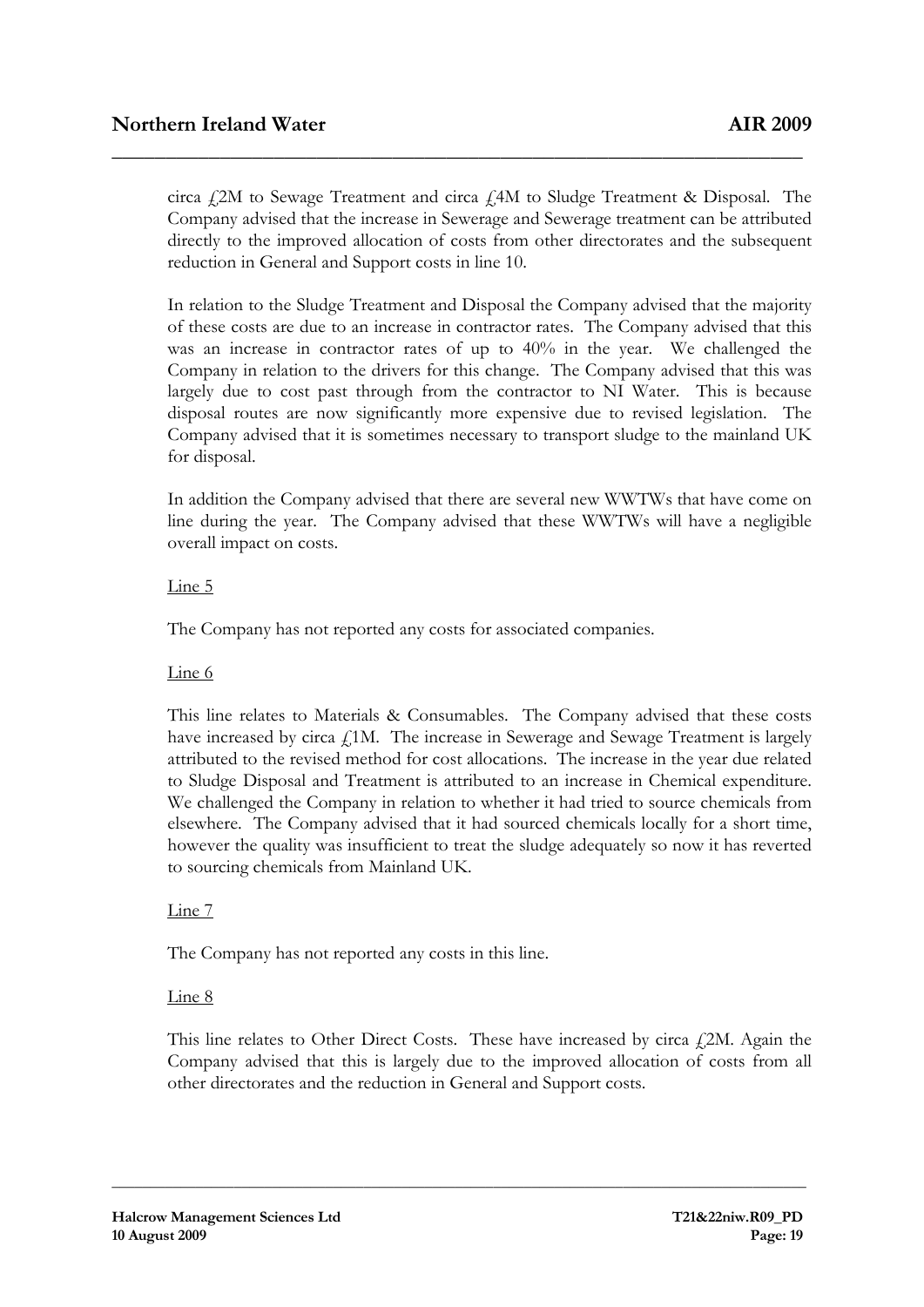$[X]$ 

Line 10

Line 10 relates to General & Support expenditure. As the Company advises in its commentary this has significantly reduced as compared to AIR08. The figure here has fallen from  $f_1/21M$  to  $f_2/5M$ . The Company advises that this is due to a more accurate view of the NI Water costs by individual area. This has resulted in the revised and reduced expenditure allocated to General and Support and is a key explanatory factor for other variances across table 22.

\_\_\_\_\_\_\_\_\_\_\_\_\_\_\_\_\_\_\_\_\_\_\_\_\_\_\_\_\_\_\_\_\_\_\_\_\_\_\_\_\_\_\_\_\_\_\_\_\_\_\_\_\_\_\_\_\_\_\_\_\_\_\_\_

 $[X]$ 

 $[X]$ 

# B - Operating Expenditure

These lines are not affected by the revised methodology used to reallocate General and Support costs.

Line 12

The Company advised that Customer Services costs are broadly consistent with AIR08. The Company has applied a revised approach to apportion costs between water and sewerage services. In AIR08 the proportion of costs allocated to between water and sewerage was 50% in each area based on direct labour costs. For the current year the Company has allocated costs on the basis of direct costs. The percentage of total direct costs, (lines 10 and 9 for water and sewerage respectively) is shown below: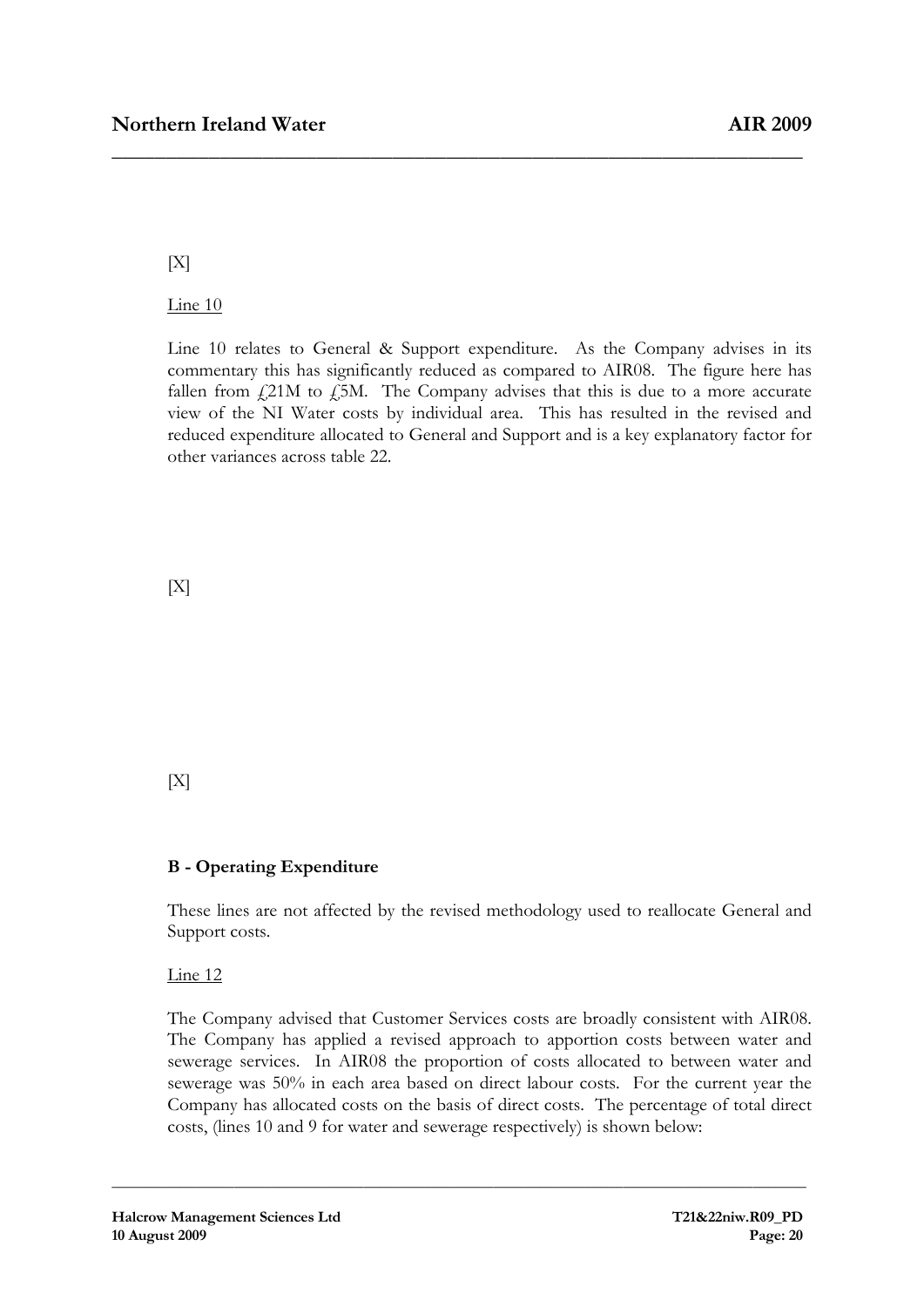| Service Area | Percentage |
|--------------|------------|
| Water        | 46.6%      |
| Sewerage     | 53.3%      |

We believe that the use of total direct costs is appropriate in order to split this expenditure between water and sewerage services. We also note that the Company has reported severance costs under employment costs in its totality rather than split these costs between customer services as well.

\_\_\_\_\_\_\_\_\_\_\_\_\_\_\_\_\_\_\_\_\_\_\_\_\_\_\_\_\_\_\_\_\_\_\_\_\_\_\_\_\_\_\_\_\_\_\_\_\_\_\_\_\_\_\_\_\_\_\_\_\_\_\_\_

### Line 13

Line 13 relates to Scientific Services costs. The Company advised us that it has experienced a slight reduction in scientific services costs in relation to staff numbers. We also note that the approach to allocating costs has changed. The revised split is based on direct costs. The Company advised that in the previous year it had allocated scientific services costs equally between water and sewerage services. However, for the current year it has split the costs 47% water and 53% sewerage. This is based on direct costs as it is for customer services. In addition no severance costs have been included under this line.

# Line 14

Line 14 relates to other business activities. The Company has advised that the following cost categories exist here:

- Utility Regulator Fees;
- Increased Staff within NI Water undertaking the regulatory function, from 12 to 18;
- Reporter costs were included in General and Support in AIR08. They have now moved to line 14.

The Company has again used a 47% - 53% split between water and sewerage respectively on the basis on total direct costs incurred for water and sewerage services. We believe that it is appropriate to use this to split.

 $[X]$ 

### Line 16

This relates to local authority rates. The Company advised that the rates have remained broadly the same as AIR08. It should be noted that  $f(0.3)$  million has been removed from the data as this is paid by NI Water on behalf of the private contractor. As the PPP table does not request this data the data is not present in the total NI Water + PPP table. The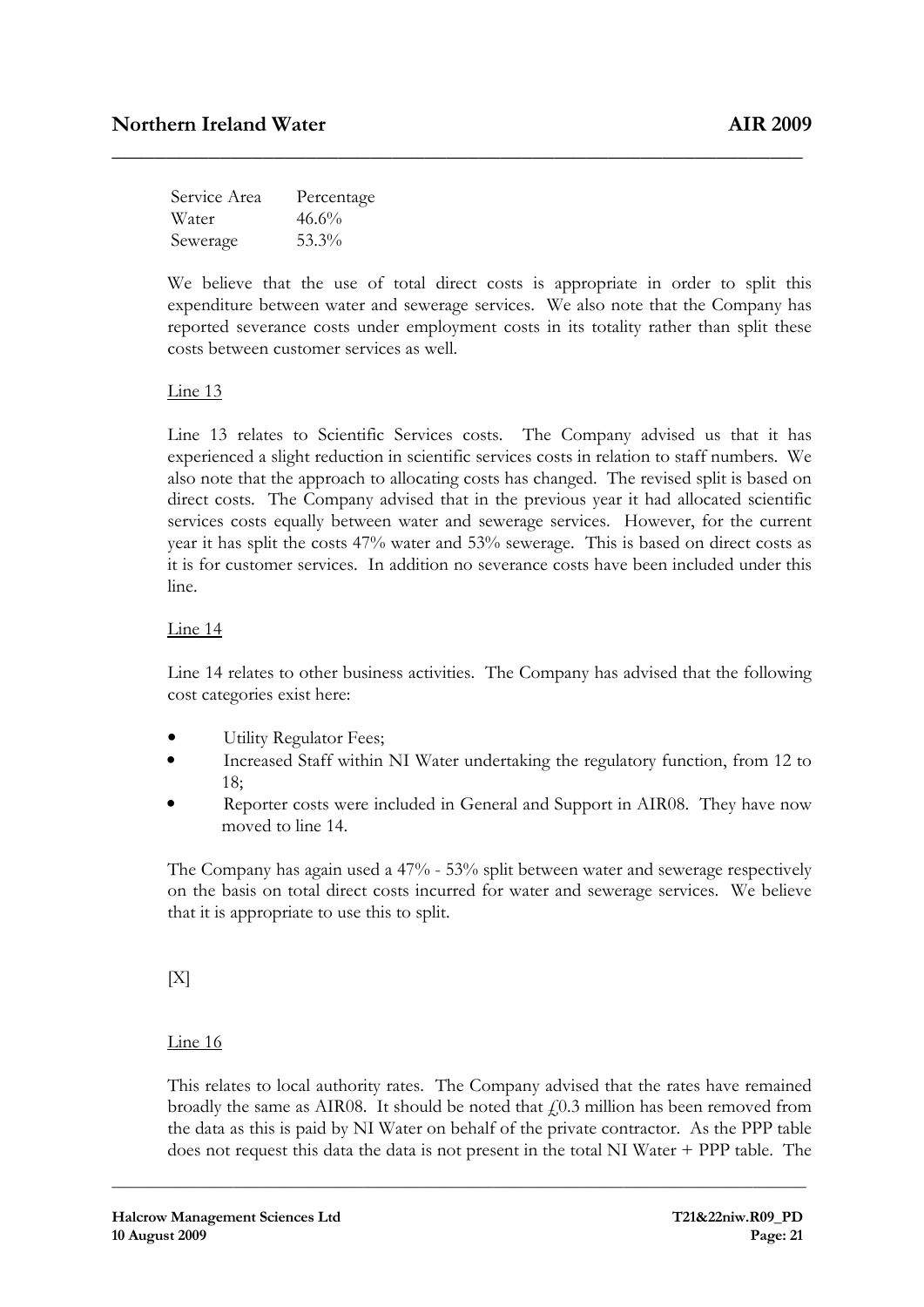reconciliation as provided by the Company is as follows:

| NIW Only                              | X                   |
|---------------------------------------|---------------------|
| PPP Only                              | X                   |
| Plus PPP Kinnegar Rates (paid by NIW) | $\lfloor X \rfloor$ |
| <b>Total NIW</b>                      | [X]                 |

The Company advised that it has taken actual payment data specific to waste which can be identified from the rates bill. The Company advised that the process is the same as that used for AIR08.

\_\_\_\_\_\_\_\_\_\_\_\_\_\_\_\_\_\_\_\_\_\_\_\_\_\_\_\_\_\_\_\_\_\_\_\_\_\_\_\_\_\_\_\_\_\_\_\_\_\_\_\_\_\_\_\_\_\_\_\_\_\_\_\_

# Line 17

This relates to doubtful debts payments. Doubtful debt payments have been entirely coded to table 21. We challenged the Company in relation to this allocation. The Company advised that the allocation was based on a high level assessment undertaken for the current year. The Company advised that it would review this position for AIR10. The Company has therefore reported zero in this line.

# Line 18

The Company has reported zero in line 18 for exceptional items.

# $[X]$

# Line 20

Third party services is rechargeable works. The Company has not reported any costs in this line.

**\_\_\_\_\_\_\_\_\_\_\_\_\_\_\_\_\_\_\_\_\_\_\_\_\_\_\_\_\_\_\_\_\_\_\_\_\_\_\_\_\_\_\_\_\_\_\_\_\_\_\_\_\_\_\_\_\_\_\_\_\_\_\_\_\_\_\_\_\_\_\_\_\_\_\_\_\_\_\_\_\_\_\_\_\_\_\_\_\_\_\_**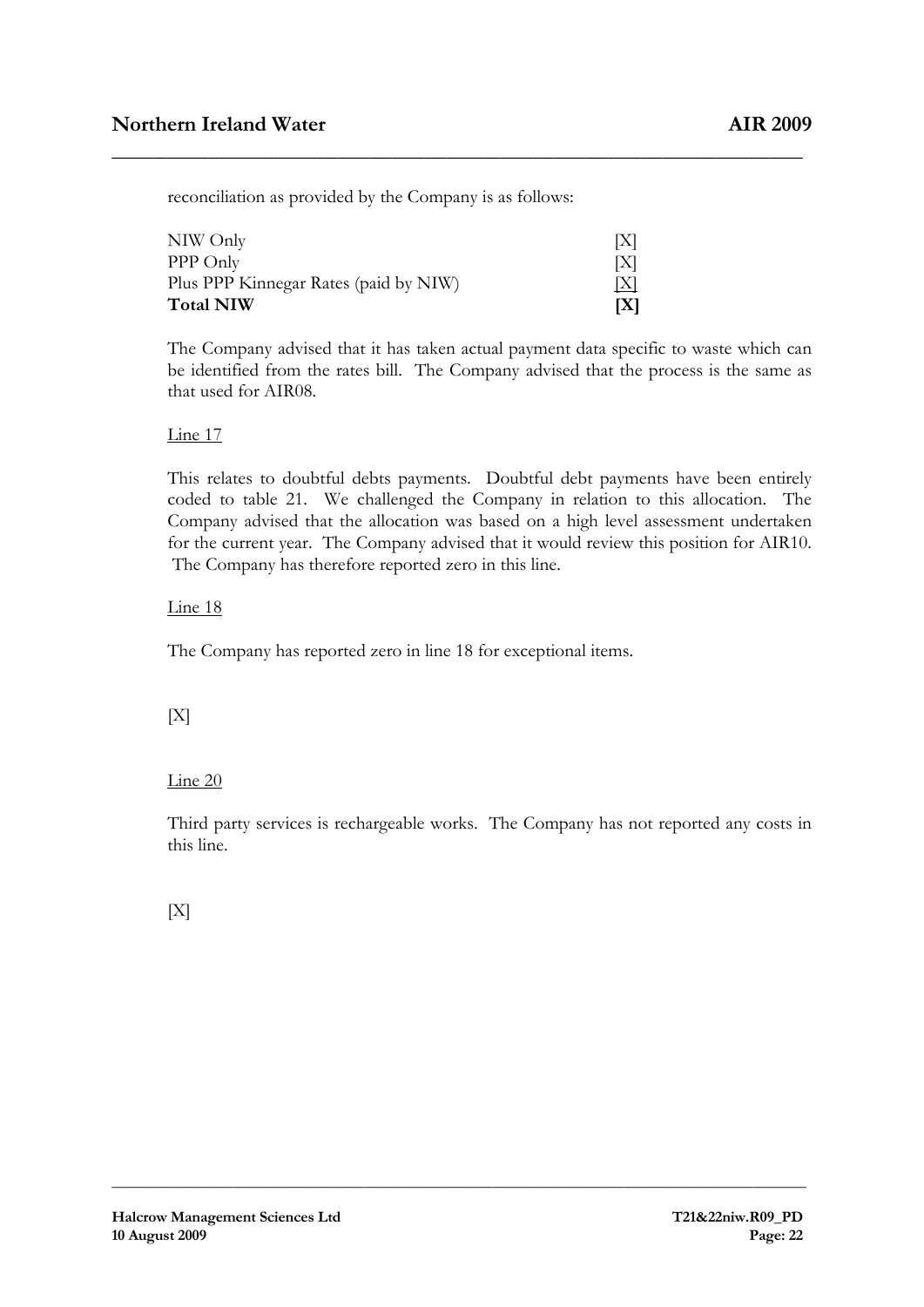# $[X]$

# C Reactive & Planned Maintenance

### Line 22

This line relates to infrastructure maintenance. The Company has advised that this figure has reduced due to significantly improved coding by the operational staff throughout the Networks Water Function. We challenged the Company in relation to where these costs now reside and what specific initiative it followed in order to improve the quality of data coding.

\_\_\_\_\_\_\_\_\_\_\_\_\_\_\_\_\_\_\_\_\_\_\_\_\_\_\_\_\_\_\_\_\_\_\_\_\_\_\_\_\_\_\_\_\_\_\_\_\_\_\_\_\_\_\_\_\_\_\_\_\_\_\_\_

# Line 23

This line relates to non-infrastructure maintenance. The Company advised that the increase is due to maintenance costs for sewage treatment works by the M & E function. The Company advised that this was not included in last year's return.

# 5. Infrastructure Renewals Charge (IRC)

See Commentary for Table 33.

# 6. System Controls

The Company advised that an internal audit carried out an audit on AIR08 during the 2008/09 financial year and came up with recommendations regarding sign offs, password protection of files and process notes. The Company advised that it has incorporated these procedures where possible.

# 7. PPP Data Table

# General

This is the first year that the regulator has collected information in relation to the PPP service providers in the Table 21 and Table 22 formats. The Company advised that it has agreed with the Regulator to report only data for the North Down WwTW Facility for Project Omega, along with the existing Kinnegar contract (where data is available). The Company advised that the reason being that the remainder of the developments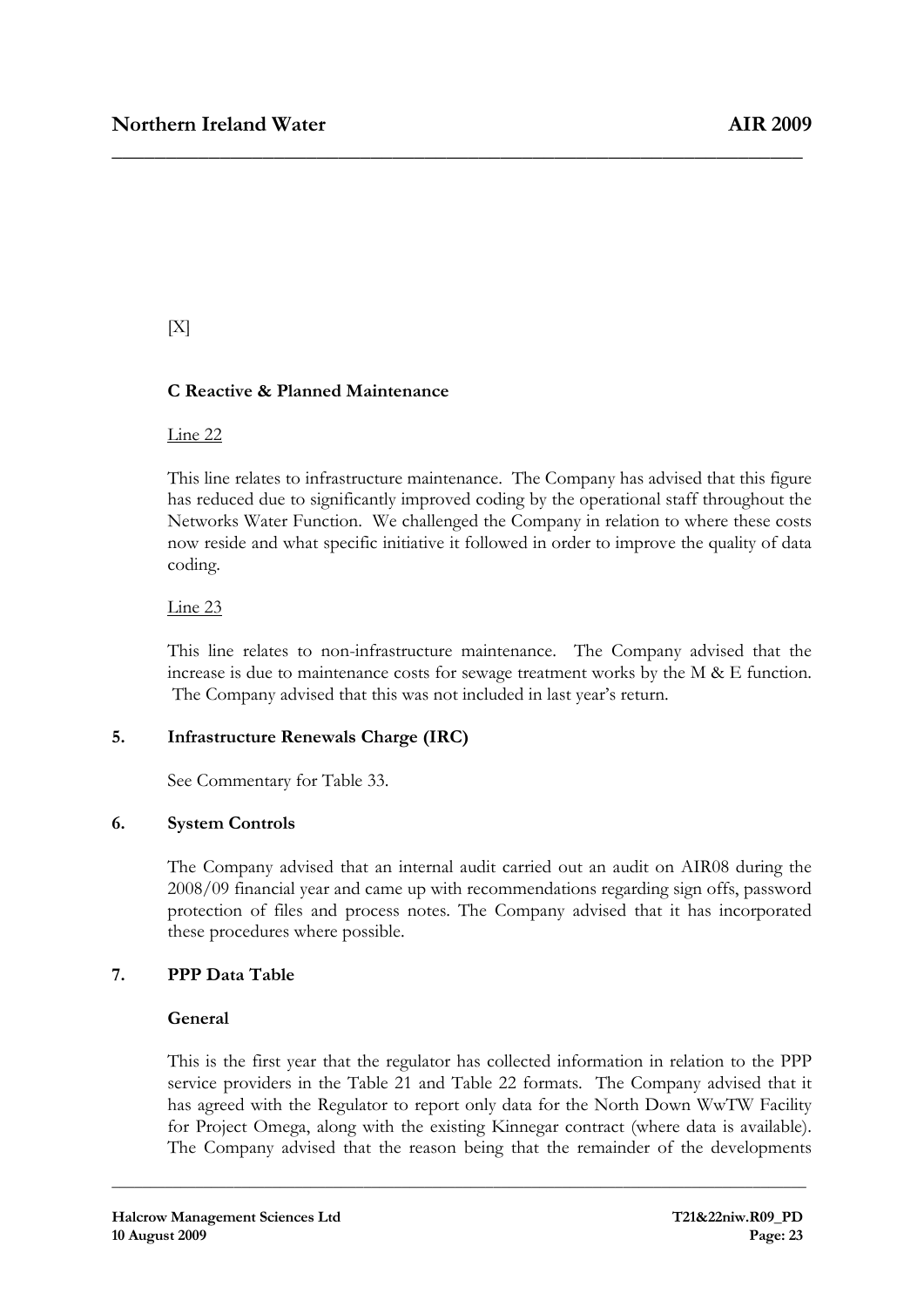were unlikely to have achieved Service Commencement until late in the reporting year and hence were not operating for a complete year. For Project Alpha, the Company advised that the Regulator agreed that data should be provided for all Facilities in Service.

\_\_\_\_\_\_\_\_\_\_\_\_\_\_\_\_\_\_\_\_\_\_\_\_\_\_\_\_\_\_\_\_\_\_\_\_\_\_\_\_\_\_\_\_\_\_\_\_\_\_\_\_\_\_\_\_\_\_\_\_\_\_\_\_

# Method PPP

The PPP data being reported in tables 21 and 22 is incomplete. The Company advised that it has sought to obtain data on a best endeavours basis. However, it advised that not all the PPP contractors are obliged to report data to the regulator. NI Water advised that:

- The Kinnegar contract was designed in the 1990s. It was designed prior to any consideration for a Government Company. As a result no clause exists for the provision of regulatory information. Thus the Kinnegar contractor is not obliged to provide any information in addition to that defined in the contract, which does not include information for regulatory returns. In addition it should be noted that the contractor for Kinnegar is responsible for all operating expenditure, including electricity;
- For the Alpha contract there is an implicit requirement to provide this information. The Company advise that any information requirements are discussed in relation to whether or not it falls within the scope of the contract. NI Water pays the operating costs for electricity for the Alpha contract;
- For the Omega contract the obligation for regulatory reporting data is explicit. The Company advised that the contractor has been supportive in any requests for information that have been made. NI Water pays the operating costs for electricity on the Omega contract.

From the above it is clear that not all information was available to NI Water to provide a complete return for tables 21 and 22 for the PPP contractors.

### Variation from Previous Years

The value for previous years was zero. Therefore a variation from previous years exists in all cases. The reason for the variations is that the PPP providers are beginning to provide outputs as agreed.

**\_\_\_\_\_\_\_\_\_\_\_\_\_\_\_\_\_\_\_\_\_\_\_\_\_\_\_\_\_\_\_\_\_\_\_\_\_\_\_\_\_\_\_\_\_\_\_\_\_\_\_\_\_\_\_\_\_\_\_\_\_\_\_\_\_\_\_\_\_\_\_\_\_\_\_\_\_\_\_\_\_\_\_\_\_\_\_\_\_\_\_** 

# 7.1 Table 21 – Specific Lines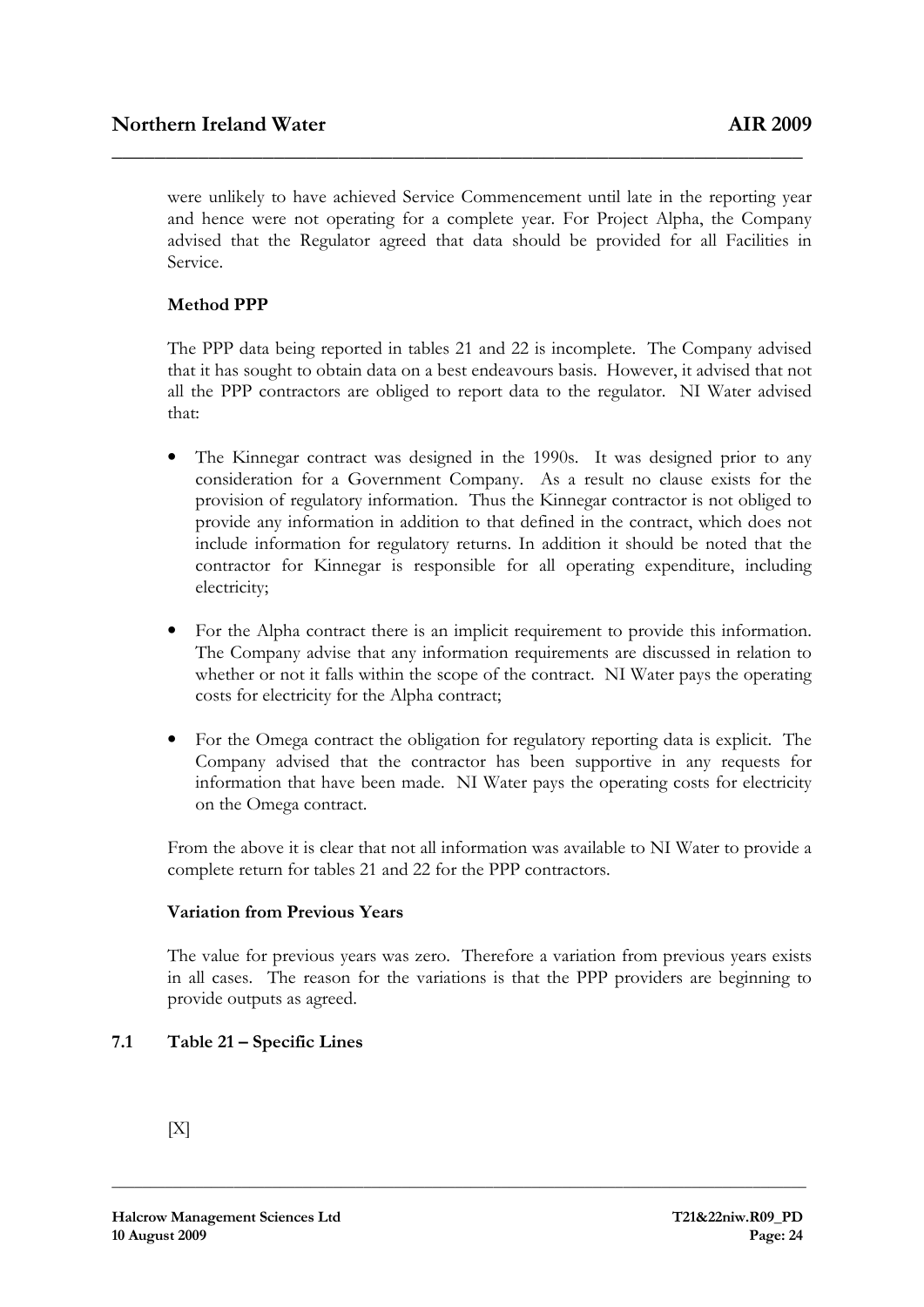# $[X]$

### Line 11

The Company has reported a total of  $f_7$ 74,000 in this line. The Company advised that the £74,000 is based on 3.5 FTE which it will use to manage the PPP contracts once the contracts are live. The Company advised that the Alpha contract was only active for 58% of the year. This is based on it being active for 7 of the 12 months under consideration. The Company then assesses that out of a total of 36 months for which the 3 PPP schemes could have been active as a whole, the Alpha scheme has only been active for 7. This gives  $58\%/300\% = 19.33\%$ . Therefore the total number of resources that would have been consumed by project Alpha are  $19.33\%*3.5 = 0.67$  FTE. We note that this is payroll costs, however we feel that the  $474,000$  of 0.67 FTE is excessive and would not be truly reflective of the payroll costs for 0.67 FTE at the grades being considered. In addition the calculation assumes that time of the 3.5 FTE would be divided equally between the three projects.

**\_\_\_\_\_\_\_\_\_\_\_\_\_\_\_\_\_\_\_\_\_\_\_\_\_\_\_\_\_\_\_\_\_\_\_\_\_\_\_\_\_\_\_\_\_\_\_\_\_\_\_\_\_\_\_\_\_\_\_\_\_\_\_\_\_\_\_\_\_\_\_\_\_\_\_\_\_\_\_\_\_\_\_\_\_\_\_\_\_\_\_** 

\_\_\_\_\_\_\_\_\_\_\_\_\_\_\_\_\_\_\_\_\_\_\_\_\_\_\_\_\_\_\_\_\_\_\_\_\_\_\_\_\_\_\_\_\_\_\_\_\_\_\_\_\_\_\_\_\_\_\_\_\_\_\_\_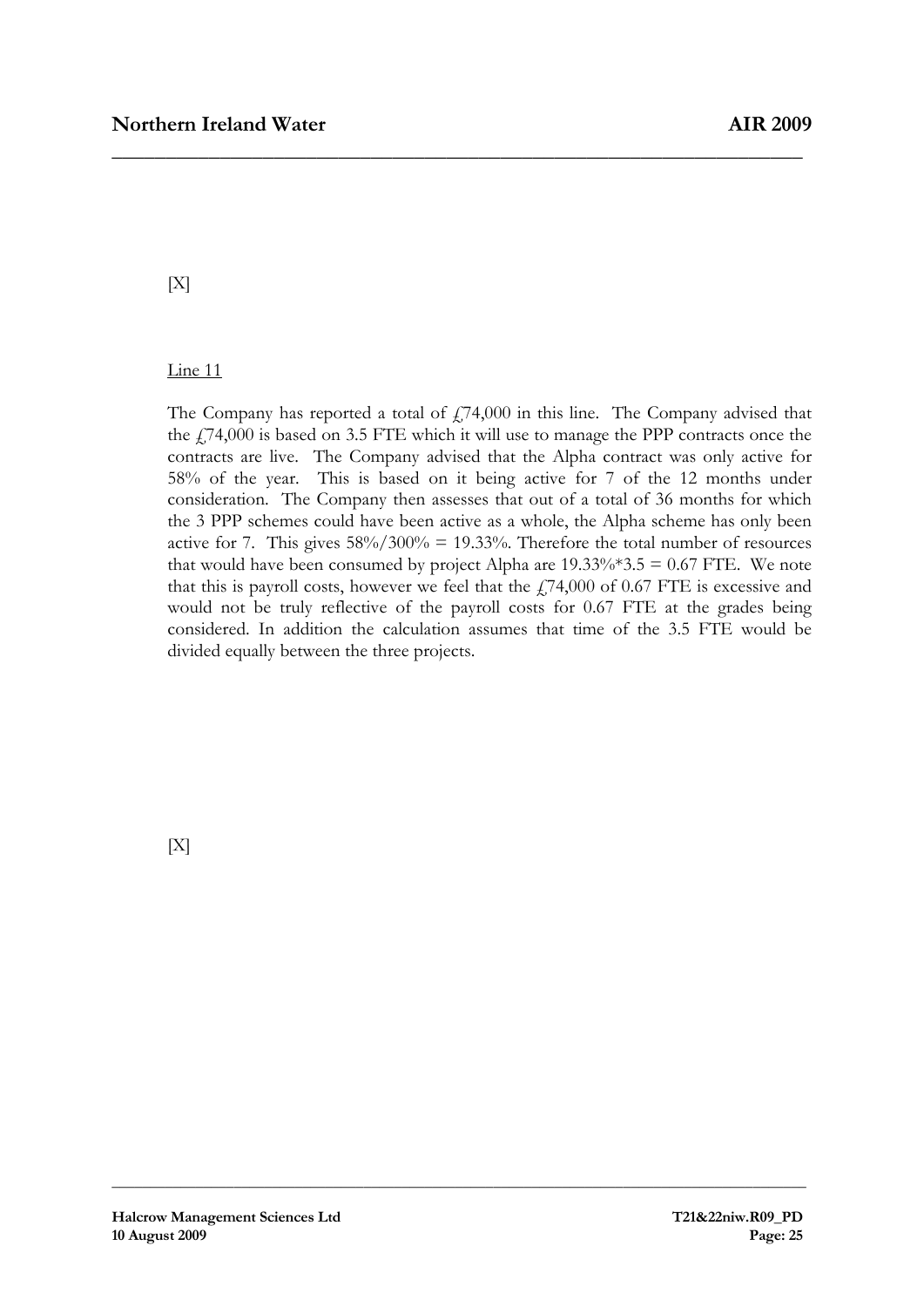$[X]$ 

7.2 Table 22 – Specific Lines

 $[X]$ 

 $[X]$ 

Line 10

The Company has reported a total of  $f<sub>1</sub>158,000$  in this line. The Company advised that the  $£158,000$  is based on 3.5 FTE which it will use to manage the PPP contracts once the contracts are live. The Company advised that the Omega and Kinnegar contracts were using 100% and 18% of the necessary full time resources. It has therefore assessed that they are currently operating at 1.37 FTEs. Based on an assessment it has then determined that the total payroll costs are  $f<sub>1</sub>158,000$ . We believe that the approach applied is generally appropriate. However, the  $f158,000$  payroll costs for 1.37 FTE seems excessive.

**\_\_\_\_\_\_\_\_\_\_\_\_\_\_\_\_\_\_\_\_\_\_\_\_\_\_\_\_\_\_\_\_\_\_\_\_\_\_\_\_\_\_\_\_\_\_\_\_\_\_\_\_\_\_\_\_\_\_\_\_\_\_\_\_\_\_\_\_\_\_\_\_\_\_\_\_\_\_\_\_\_\_\_\_\_\_\_\_\_\_\_** 

\_\_\_\_\_\_\_\_\_\_\_\_\_\_\_\_\_\_\_\_\_\_\_\_\_\_\_\_\_\_\_\_\_\_\_\_\_\_\_\_\_\_\_\_\_\_\_\_\_\_\_\_\_\_\_\_\_\_\_\_\_\_\_\_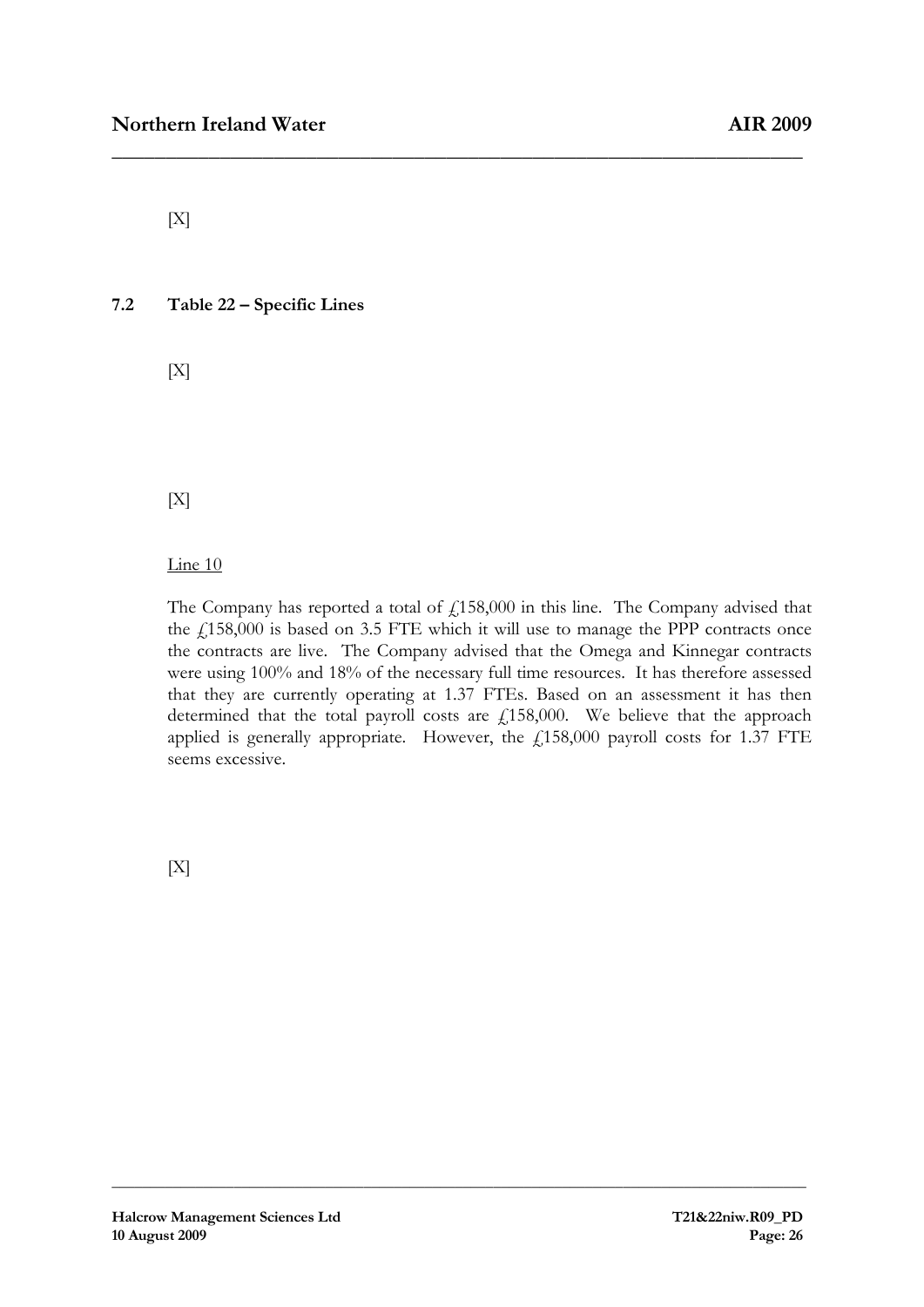| $[X]$       |  |  |  |
|-------------|--|--|--|
| $[X]$       |  |  |  |
|             |  |  |  |
| $[{\bf X}]$ |  |  |  |
|             |  |  |  |
| $[X]$       |  |  |  |

**\_\_\_\_\_\_\_\_\_\_\_\_\_\_\_\_\_\_\_\_\_\_\_\_\_\_\_\_\_\_\_\_\_\_\_\_\_\_\_\_\_\_\_\_\_\_\_\_\_\_\_\_\_\_\_\_\_\_\_\_\_\_\_\_\_\_\_\_\_\_\_\_\_\_\_\_\_\_\_\_\_\_\_\_\_\_\_\_\_\_\_** 

\_\_\_\_\_\_\_\_\_\_\_\_\_\_\_\_\_\_\_\_\_\_\_\_\_\_\_\_\_\_\_\_\_\_\_\_\_\_\_\_\_\_\_\_\_\_\_\_\_\_\_\_\_\_\_\_\_\_\_\_\_\_\_\_

Date: 10 August 2009